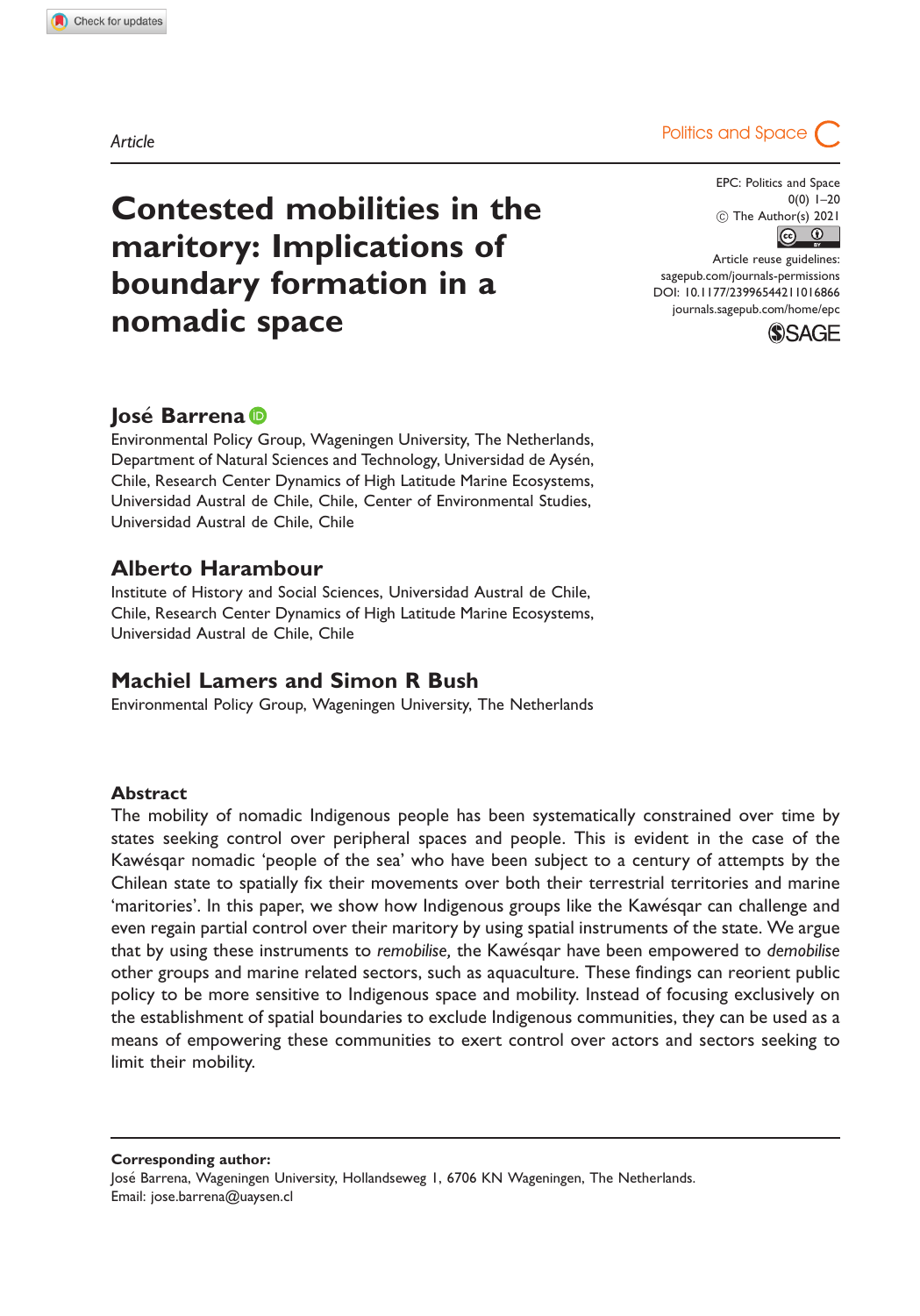#### Keywords

Protected areas, nomadism, spatial claims, marine territorialisation, Patagonia

## Introduction

Today we arrive in Puerto Eden, the only human settlement in more than 400 linear kilometres, promoted on board as the place where the last Kawesqar people live. It has been almost two days since we set sail from Puerto Montt on the *Evangelistas* coastal ferry, filled with international tourists travelling to Chilean Patagonia to see and experience pristine and protected nature. The Evangelistas is anchored in the bay in front of the village to enable the exchange of goods and some local passengers. Disembarking in Puerto Eden is only allowed for residents. From the upper deck it is possible to see several boats coming from Puerto Eden to the ferry. Tourists are called to descent to the lowest deck to take pictures of the loading and unloading manoeuvres, and if possible, of the 'last Kawesqar' (first author's field notes, Evangelistas Ferry, 29 January 2017).

Puerto Eden is located on the east coast of Wellington Island in the Patagonian Archipelago of Chile, where 'the land is dismembered in a countless islands, fjords and channels, snowcapped mountains, glaciers and large ice fields' (Aguilera, 1976: 514). This area has been called the last frontier by the renowned Patagonian historian Mateo Martinic. The territory of the Region of Magallanes can be divided in 'the east side, the known and inhabited; [and the] west side, the unknown and barely populated' (Martinic, 2004: 10). Puerto Eden is the only human settlement on the west side of Magallanes. In early 2017, it was inhabited by no more than 100 people.

Puerto Edén is claimed to be the last rural community of the Kawésqar Indigenous people (Aravena et al., 2018). In the 1930s, the expansion of state sovereignty over the Kawésqar Wæs<sup>1</sup> forced the settlement of a group of these nomads of the sea on the east coast of Wellington Island. The free navigation of the Kawesqar was then controlled by the armed forces as the Chilean state established sovereignty at its southern border. They were taken to religious missions where the majority died as a result of overcrowding, changes in their diet, new diseases, and 'sadness' (Aliaga, 1984: 94). The surviving populations of Kawesqar from the genocide perpetrated by the state and settlers were taken or forced to move to the cities of Punta Arenas and Puerto Natales where today they are organised as 'Indigenous communities'.<sup>2</sup>

A key factor in the immobilisation of the Kawesqar over time has been the definition of physical or cartographical spatial boundaries by the Chilean state. The impacts of spatial boundaries on (nomadic) people have been addressed in the literature focused on terrestrial environments (Fratkin, 1994; Meir et al., 2019; Retaille, 2013; Vandergeest and Peluso, 1995). However, less work has been done on the impact of spatial boundaries on the mobility of (nomadic) people at sea (for exceptions see Gray, 2018; Hoogervorst, 2012).

The liquid topology and fluid nature of the sea makes exercising control and regulation over human mobility less straightforward than on land (Bear, 2013). Moreover, the sea has been, and continues to be, an uninhabited internal frontier for states. Rather than a geographical border, the notion of the sea as a frontier refers to a liminal space where particular configurations between natural resources, mobility and institutional order exist (Rasmussen and Lund, 2018). By setting spatial boundaries to establish control over the movement of transient people or their exploitation of (sedentary and mobile) biophysical resources, states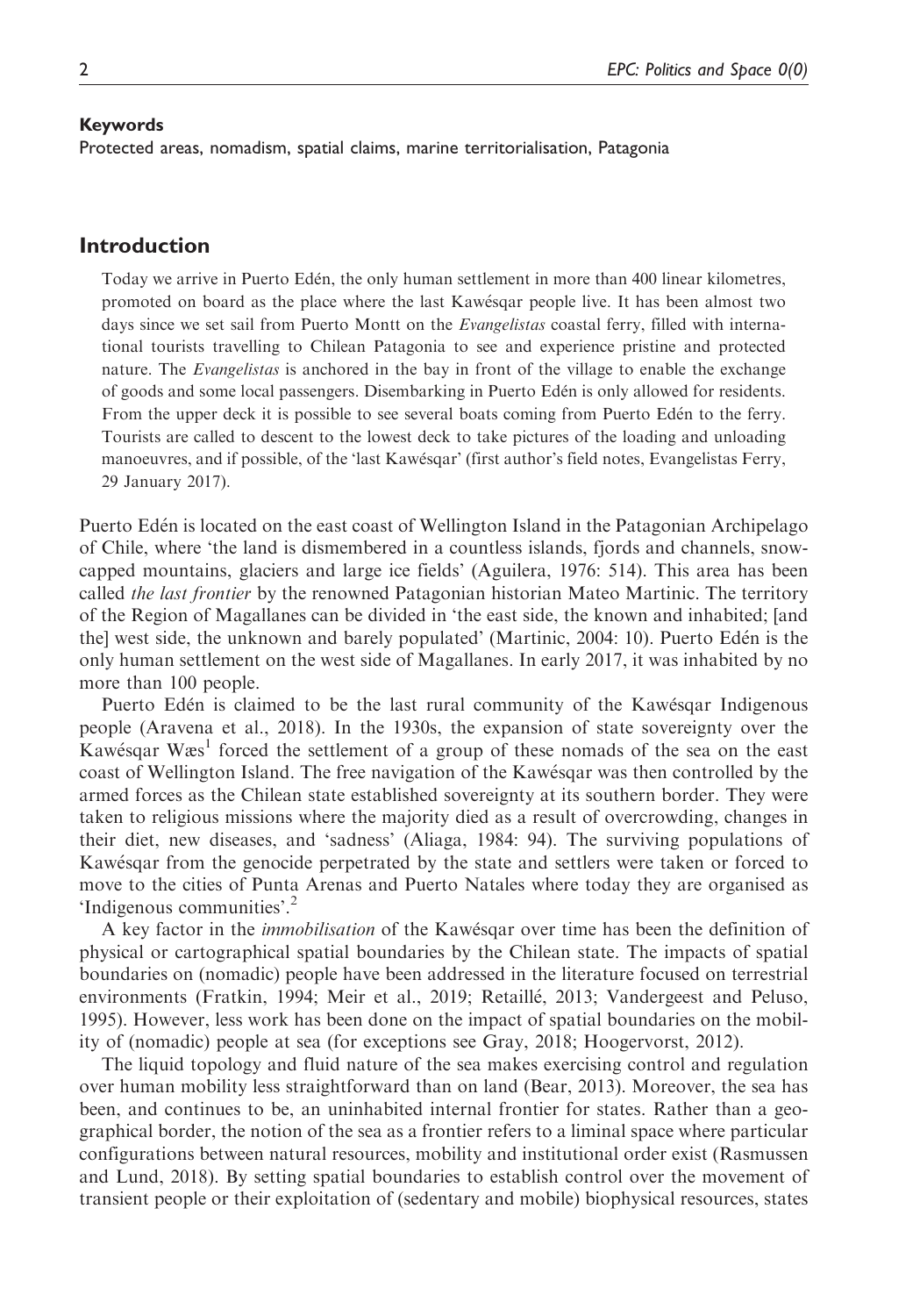attempt to incorporate the marine frontier within their geographical borders (Steinberg, 2018). These processes of 'internal territorialisation' (Vandergeest and Peluso, 1995) are commonly contested through counter-territorialisation strategies of people resisting constraints to their access to resources and mobility. This resistance commonly involves the configuration of new alliances between Indigenous or local communities, NGOs and local state agents seeking to establish alternative boundaries that recognise pre-existing or new mobilities (Lestrelin, 2011: 311).

In this article, we examine territorial control at sea by exploring the establishment of, and resistance to, spatial control of human mobility in the Kawesqar Wæs. We do so by analysing the historical and contemporary transformations of the Kawesqar Wæs through processes of both internal and counter-territorialisation. First, we analyse the effect of state boundaries on the movement of the Kawésqar – a process we label *immobilisation*. Second, we show how the Kawésqar make use of state boundaries to *remobilise* their right to access marine resources and spaces. Third, we explore how the Kawesqar have subsequently re-gained influence over their marine space by using spatial instruments of the state to demobilise the movements of others. Immobilisation, remobilisation and demobilisation, we conclude, highlight (1) how once mobile Indigenous groups deploy their agency at the frontiers of the nation-state and (2) the potential discontinuities of internal territorialisation in remote and contested marine regions. These insights in turn inform a new understanding of the temporal and spatial struggles nomadic people of the sea face, as well as novel ways in which they regain (partial) control over their marine space, or what we refer to as 'maritory', through different forms of mobility.

The rest of the article is structured as follows. The next section outlines our theoretical framework based on the intersection between spatial claims, boundaries and mobilities. We then, describe the methods used to collect field data before presenting the case of the Kawesqar in the Patagonian Archipelago of Chile. Finally, we discuss these results by exploring how boundaries and mobilities intersect to govern marine spaces.

#### Boundary-mobility dynamics in the maritory

States have historically made spatial claims to control and monetise 'the people, lands and resources of the periphery' (Scott, 2010: 4). Spatial claims also refer to explicit demands made by states, non-governmental organisations and local communities to safeguard geopolitical, economic, and socio-cultural interests. In all instances these spatial claims become territorialized when they lead to the establishment of spatial boundaries that control access to, and use of, resources and spaces, including channelling or controlling people's mobility.

Van Houtum and Van Naerssen (2002) argue that the definition of spatial boundaries comprises a strategy to fix and regulate mobility and define places. The process of setting these boundaries to control peoples' mobility has been theorised in terms of territoriality (Sack, 1983) and territorialisation (Vandergeest and Peluso, 1995). Following Vandergeest and Peluso (1995: 385), two distinct forms of territorialisation can be observed. First, external territorialisation, which sets national borders to assert sovereignty and identity. Second, internal territorialisation, which establishes spatial boundaries to control peoples and resources within the borders of a state. Historically, external territorialisation has arguably had the most dramatic impact on the mobility of Indigenous communities (Barfield, 2020). However, contemporary limitations relate more often than not to the internal territorialisation of private and (protected) public lands and waters (Levin, 2020; MacKay J, Levin J, de Carvalho G, et al., 2014).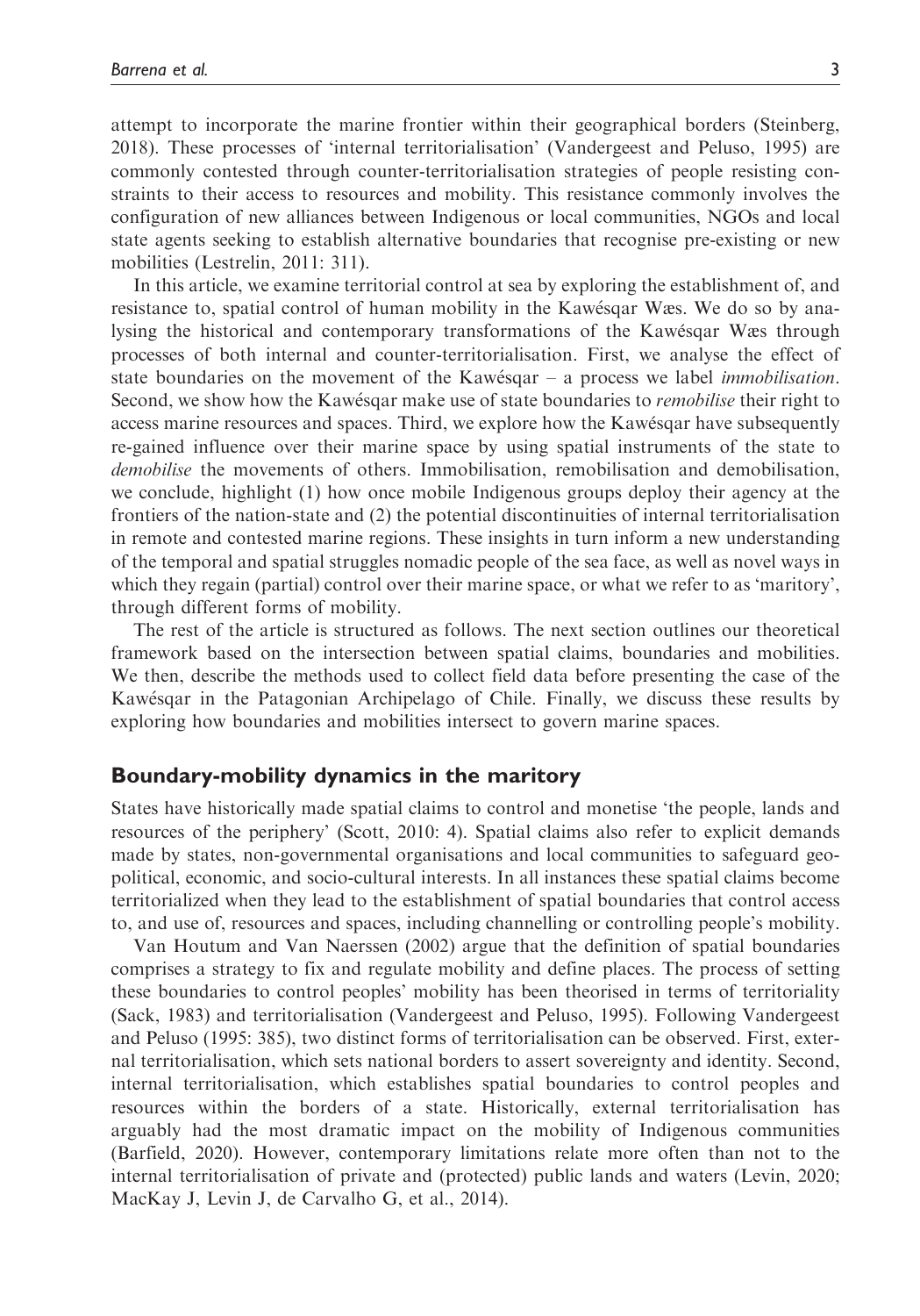The definition of spatial boundaries at sea have largely followed the logic of establishing territorial enclosures. However, unlike the solidity and fixity of terrestrial spaces, the liquid materiality and mobile character of the sea challenges the capacity of spatial boundaries to exert control over marine spaces, resources and people. Furthermore, the attempts by the states to create spatial enclosures at sea, are built on the notion of the sea as a space devoid of social relations, unsettled and undeveloped; in short, as a space 'beyond society' (Steinberg, 2013; Steinberg and Peters, 2015). This conceptualization, has fuelled the notion of the sea as a frontier space (Steinberg, 2018). As Steinberg (2018) points out, as a frontier space, the sea presents an opportunity for economic expansion and resources control. The realization of this opportunity entails setting boundaries and opening new regulatory frontiers that transcend the margin and allow the incorporation of marine spaces into state control. However, using boundaries to include or exclude people and activities across marine spaces is made difficult by the permanently fluid nature of currents, weather and navigation.

Transcending the notion of marine frontier, we use the term maritory instead of territory to refer to the Kawesqar Wæs, for two main reasons. First, because it brings to the front a sea perspective; that is, a view of an actor for whom liquid materiality and mobility are more relevant than solid land and fixity. Second, because maritory enables us to consider maritime and terrestrial environments as a continuum, which has been the historical perspective of the nomadic canoeing Indigenous people (see Maximano Castillejo, 2017). Recently, the term maritory has been used to define marine spaces and recognize the relevance of marine mobility for local groups in the Patagonian Archipelago (see Alvarez et al., 2019; Harambour and Barrena Ruiz, 2019). Based on this perspective, we identify and analyse three distinct and chronologically ordered effects of internal territorialisation over, and subsequently by Kawesqar people in an attempt to regain control over their maritory (see Figure 1).



Figure 1. Three processes of human (im)mobilisation in and over the maritory.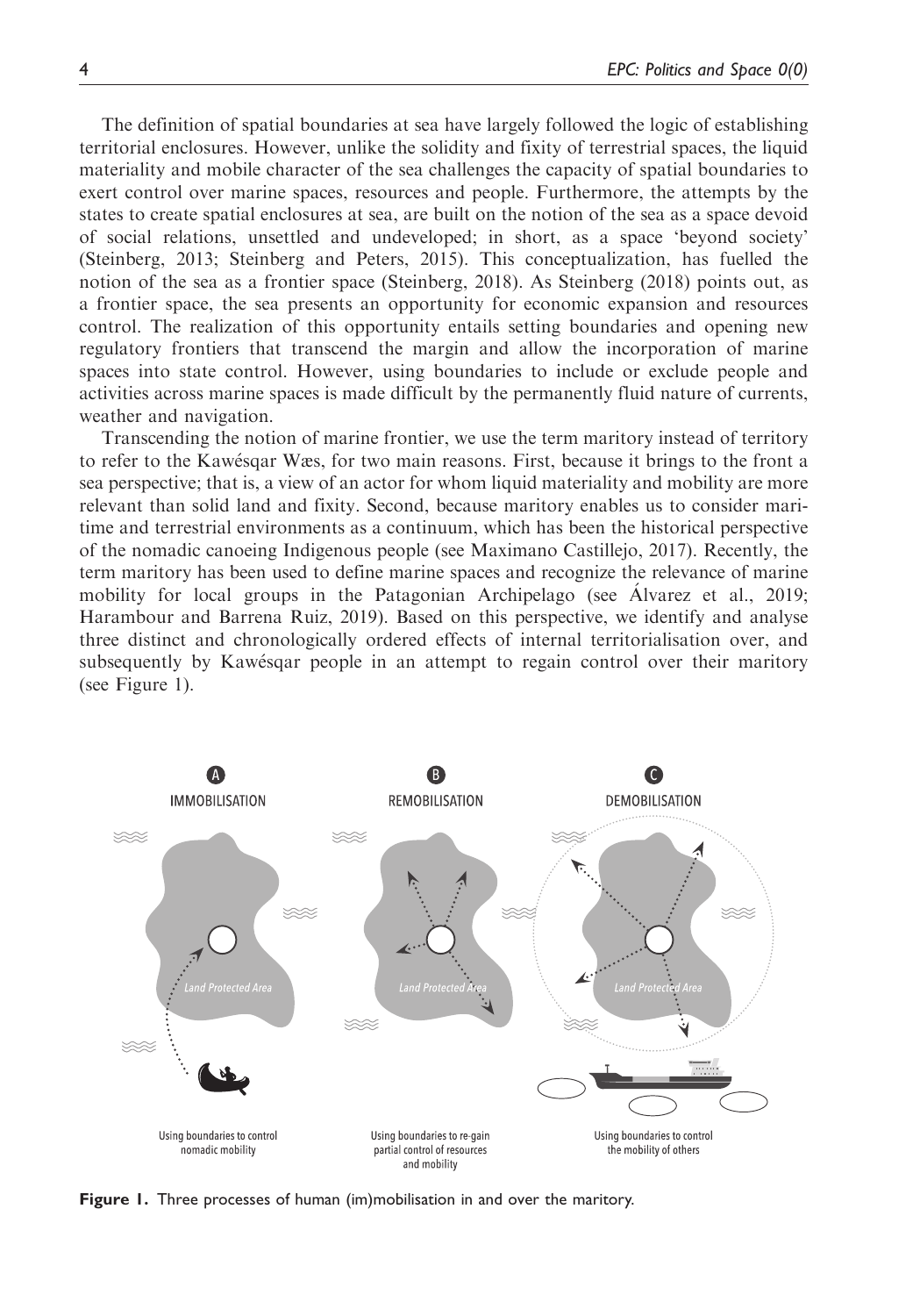First, *immobilisation* refers to a process through which boundaries produce friction on mobilities; stopping or slowing down the movement of peoples, objects, or information (see Cresswell, 2010). Processes of immobilisation on the practices of nomadic peripheral peoples have been largely studied as an effect of establishing or expanding state borders (e.g. Fratkin, 1994; Retaille, 2013). These borders, as spatial demarcations, create restrictions on access and use of spaces and resources for Indigenous people, but also on their wider mobility. In the most extreme cases, the imposition of spatial boundaries have meant the violent turn of nomadic people to sedentary lifestyles.

Second, remobilisation is a process in which boundaries are used to foster the mobility of local groups in different ways. Remobilisation points to the degree to which immobilised groups re-establish control over the terms of their mobility on land or at sea. Although the establishment of protected areas has been associated with processes of immobilisation of nomadic people, conservation enclosures can also be a source of remobilisation for local communities to regain control over natural resources and spaces (Ban and Frid, 2018; Tritsch et al., 2015). In those cases, however, local communities are typically defined as fixed entities dwelling in an inner or neighbouring geographical location to protected areas. In actuality, and particularly in the context of marine environments and marine nomads, patterns of settlement and mobility are far from geographically bounded (Newing, 2009).

Third, remobilised groups can use spatial boundaries to *demobilise* other groups or sectors. To be able to use spatial boundaries to control the mobility of others, local groups can assert territorial rights over the practices of others within those boundaries. While some see territorial rationality as opposed to nomadic rationality (Retaillé, 2013), we argue that a bounded territorial rationality can be used by traditionally nomadic people to take back control and address their displacement by controlling the 'undesirable' mobilities of others. As Tritsch et al. (2015: 19) point out, the delimitation of protected areas plays an important role 'in catalysing identity claims' of mobile people. These claims are oriented to the re-occupation and re-appropriation of ancestral spaces that were turned into protected areas by colonial or expansionist processes. The delimited boundaries of these areas, however, can be used in ways that favour the interests of local or Indigenous groups (Raycraft, 2019). It is therefore reasonable to consider how demobilisation can be a strategy to those ends.

## **Methods**

We investigate boundary-mobility dynamics using an ethnographic and historically based case study methodology (see Meyer, 2001; Mitchell, 1983). In doing so we employ participant observation, semi-structured interviews and document analysis to collect data, and an hermeneutical approach for data analysis.

Three of the authors carried out periods of fieldwork in the Region of Magallanes and Chilean Antarctic from October 2016 to April 2019. Two of the authors are researchers at the Research Center Dynamics of the High Latitude Marine Ecosystems (IDEAL), financed by the Chilean Government to develop socioecological research in the Magallanes Region. They participated in meetings, engaged in spontaneous conversations, and conducted semistructured interviews in Puerto Eden, Puerto Natales, and Punta Arenas. During field work in Puerto Eden, the first author lodged in a refuge owned by the National Forestry Corporation (CONAF), the institution that administers protected areas in Chile under the National System of Wild Protected Areas (SNASPE). Two staff members from CONAF live in Puerto Eden, using the refuge as an office. The refuge also accommodates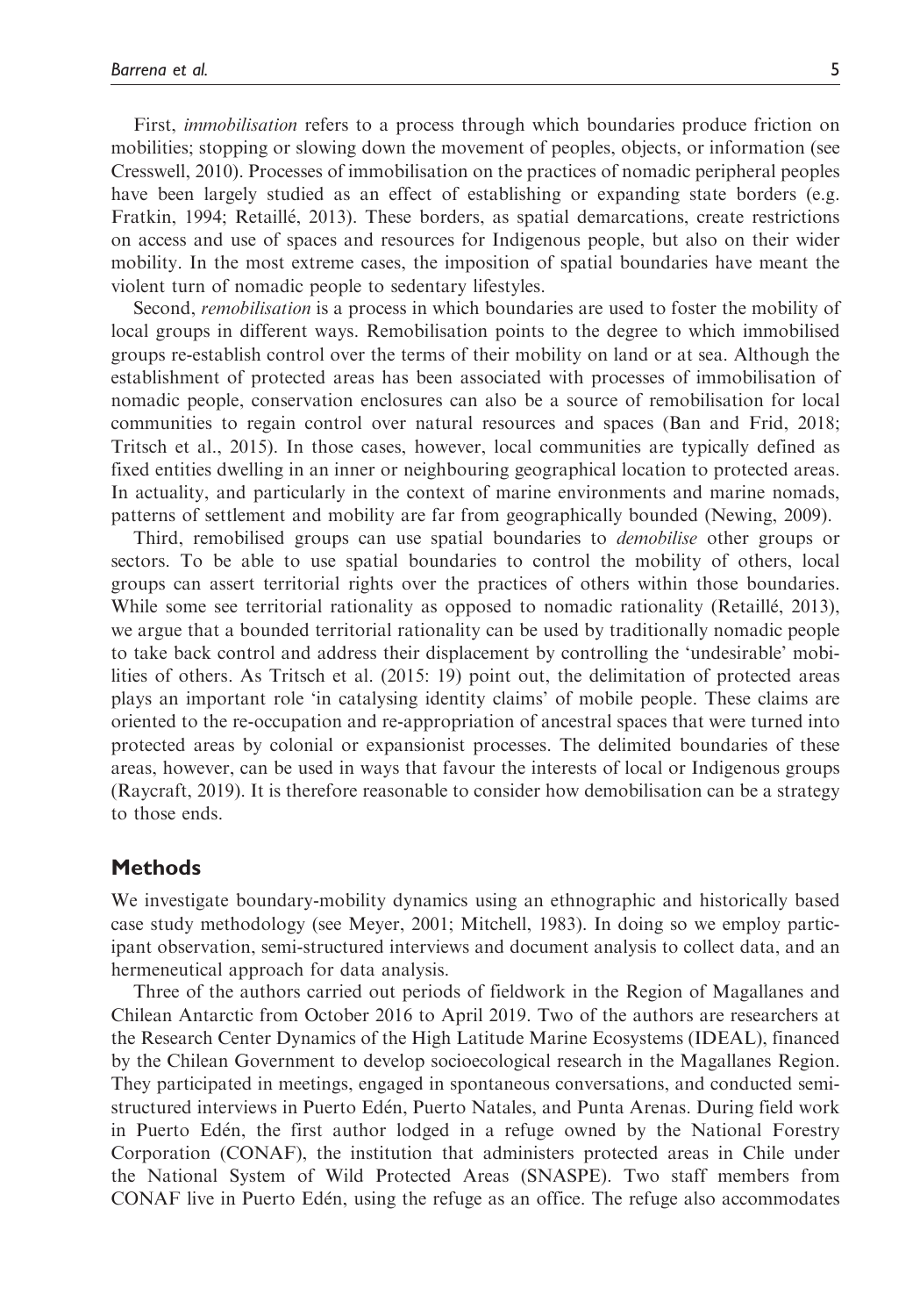members of CONAF who come to Puerto Eden to perform tasks inside the National Park Bernardo O'Higgins.

Fifteen semi-structured individual and group interviews were conducted with 17 key informants in Spanish. These included members of the Kawesqar community of Puerto Edén, representatives of the Comunidades Kawésgar por la Defensa del Mar (CKDM, Kawesqar Communities for the Defence of the Sea) of Puerto Natales, and regional governmental authorities, members of NGOs, and research institutions related to nature conservation and Indigenous people. All key informants were identified during an initial period of fieldwork by the first author aimed at building networks for the IDEAL research center.

Interviews were conducted by the first and the second author separately, and focused on the historical and contemporary events that have affected the mobility and livelihood of the Kawesqar since the stabilisation of the Chilean state in the Patagonian Channels. Questions were oriented to spatial claims, spatial boundaries and mobility, especially in relation to the creation of public protected areas since the middle of the 20th century and the current expansion of salmon aquaculture. Seven interviews were audio recorded and one was recorded using a digital video camera, while the remaining seven were not recorded. The information gathered in the unrecorded interviews, was registered directly in a field notebook. Interviews fluctuated in length roughly between 35 minutes and 2 hours.

In addition, a comprehensive search and analysis of secondary sources was conducted, including state files, scientific articles, theses, statistical records, technical reports, legal documents, newspaper articles, online information and news sources, photographs, and maps.

Data from field notes, interviews and secondary sources were organised and stored by the first author. Data were analysed through a hermeneutical approach; data analysis occurred in parallel with ongoing data collection to enable iterative sense making (James et al., 2010; Molitor, 2001). Data were discussed collectively amongst the authors to enable continual collective interpretation and analysis as new data was classified and analysed. This enabled specific categories of spatial claims, spatial boundaries and mobilities to be understood individually, as well as in the context of the entire collected data set (Hansen and Rennecker, 2010). The categories of immobilisation, remobilisation, and demobilisation emerged from this analysis as a means of capturing the temporal changes in the relation between spatial claims, spatial boundaries and mobilities. The different disciplines of the authors (rural development, history, sociology and geography) contributed to the interpretation and collective meaning-making of this data (following Hansen and Rennecker, 2010).

#### Boundary-mobility dynamics in the kawesqar wæs

#### Immobilisation

Early encounters. The Kawésqar have inhabited the Patagonian maritory for more than 4500 years (Legoupil and Sellier, 2004). Being nomads of the sea, navigation has been central to their culture. They built canoes by hollowing tree trunks, which they used to navigate in family groups through the channels and fjords located between the Gulf of Penas in the north, and the Peninsula Brecknock in the south (see Aguilera and Tonko, 2013).

The first written descriptions of the Kawesqar come from notes of European navigators in the 16th century. However, encounters between the Kawesqar and foreigners began to be much more frequent during the 19th century, when a North American fleet came to the Kawesqar maritory to hunt whales and sea lions. Further maritime migrations came from northern regions of Chile during the second half of the century, leading to an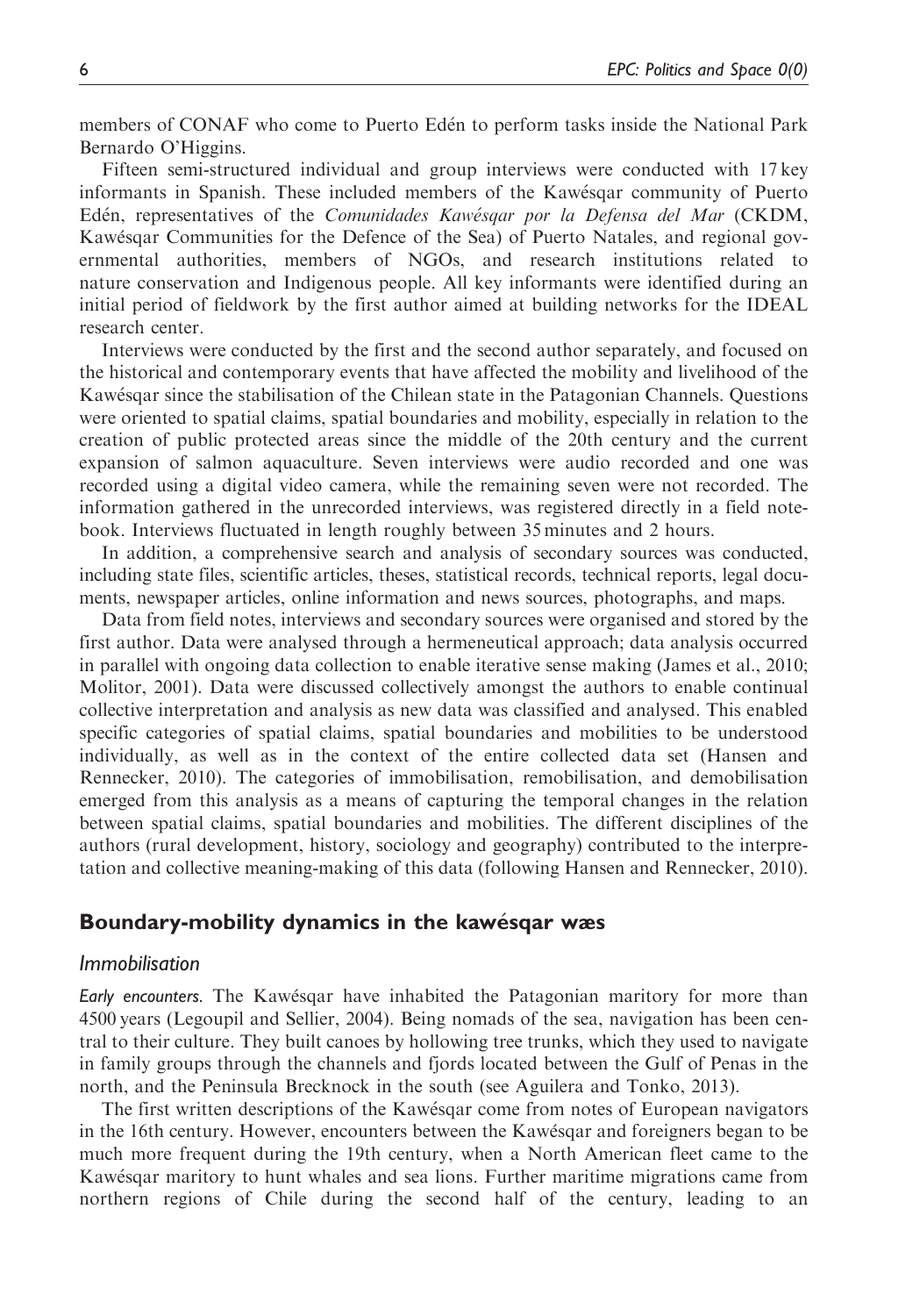overexploitation of sea lions, a central species in Kawesqar' livelihoods (Martinic, 2004). The influx of hunters and fishers continued during the first decades of the 20th century. As ethnographic research shows, encounters between the Kawesqar and foreigners were accompanied by violence and abuse against the former (Emperaire,2002[1958]; Gusinde, 2015). As argued elsewhere (see Harambour and Barrena Ruiz, 2019), the lack of state rule in the last frontier facilitated these systematic acts of violence against the Kawesqar, transforming the nomads of the sea into refugees in their own maritory.

The connecting air route. In 1927, the Territory of Colonisation of Magallanes was formally included as an administrative province of Chile. At that time, the region prospered economically from cattle farming (see Martinic, 2011), which implied the genocide of the Indigenous nomadic people of the land (see Coronato, 2010).

At the end of the 1920s, the Chilean state began to sketch an air route to transport people and goods that would connect Magallanes with the rest of Chile. The air connection presented many challenges, however. First, the distance that separated the cities of Puerto Montt and Punta Arenas defied the maximum autonomy of aircrafts at the time.<sup>3</sup> This meant that the route needed refuelling points. Second, weather conditions, that included strong winds, heavy rains, and snow, made it difficult to find both a suitable aircraft model and sufficient terrain to build runways. Since the Argentine government was unwilling to grant permission for Chilean aircraft to fly over its territory, the Chilean Airforce was left with the possibility of establishing the route over the rugged geography of the Patagonian Archipelago, the last inner frontier (Fuerza Aérea de Chile, 1939: 1).

The air route was designed by using flying boats and hydroplanes, which could land on the Patagonian channels. Several reconnaissance flights were made to identify locations for military stations that could supply fuel, provisions, and information on weather conditions along the route (Fuerza Aérea de Chile, 2013: 24). A place called *Jetarkte* by the Kawésqar people, located on the east coast of the Wellington Island, was chosen to establish a radiostation controlled by the Airforce. This place constituted a semi-permanent camp for groups of Kawesqar, hunting south Andean deer (Hippocamelus bisulcus) (Leader Kawesqar of Puerto Edén, 2017, personal communication).

In 1937, the radio-station was established while regular flights came to circulate between Puerto Montt and Punta Arenas with a stop in Jetarkte (Fernández Donoso, 2015: 16). The main objective of Kawesqar mobility was no longer subsistence. Encounters and relations established with hunters and fishers transformed mobility into the maintenance of trade relations (Aguilera and Tonko, 2013: 23). A number of Kawesqar continued their nomadic navigation, avoiding any contact with the officers of the Airforce (Emperaire,2002[1958]: 12–13). However, access to goods and new types of food, as well as the need for protection from the abuses perpetrated by sea lion hunters and fishers, led a group of Kawesqar to settle next to the radio-station in Jetarkte. In 1939, a Chilean president visited Jetarkte for the first time, which led to a state decree to 'protect' the Kawesqar of the Patagonian channels, commanding the Chilean Airforce to provide food, clothes, education, and medical assistance. This measure resulted in more Kawesqar families settling in Jetarkte, hoping to receive goods and services from the Airforce.<sup>4</sup>

Puerto Edén and the national park Bernardo O'Higgins. Although the development of the areal route failed soon after it was launched, the Kawesqar people settled along the bay of Jetarkte.<sup>5</sup> According to Emperaire (2002[1958]: 109), only two Kawésqar families remained nomadic around Wellington Island by the end of the 1940s. Over time, groups of otter fur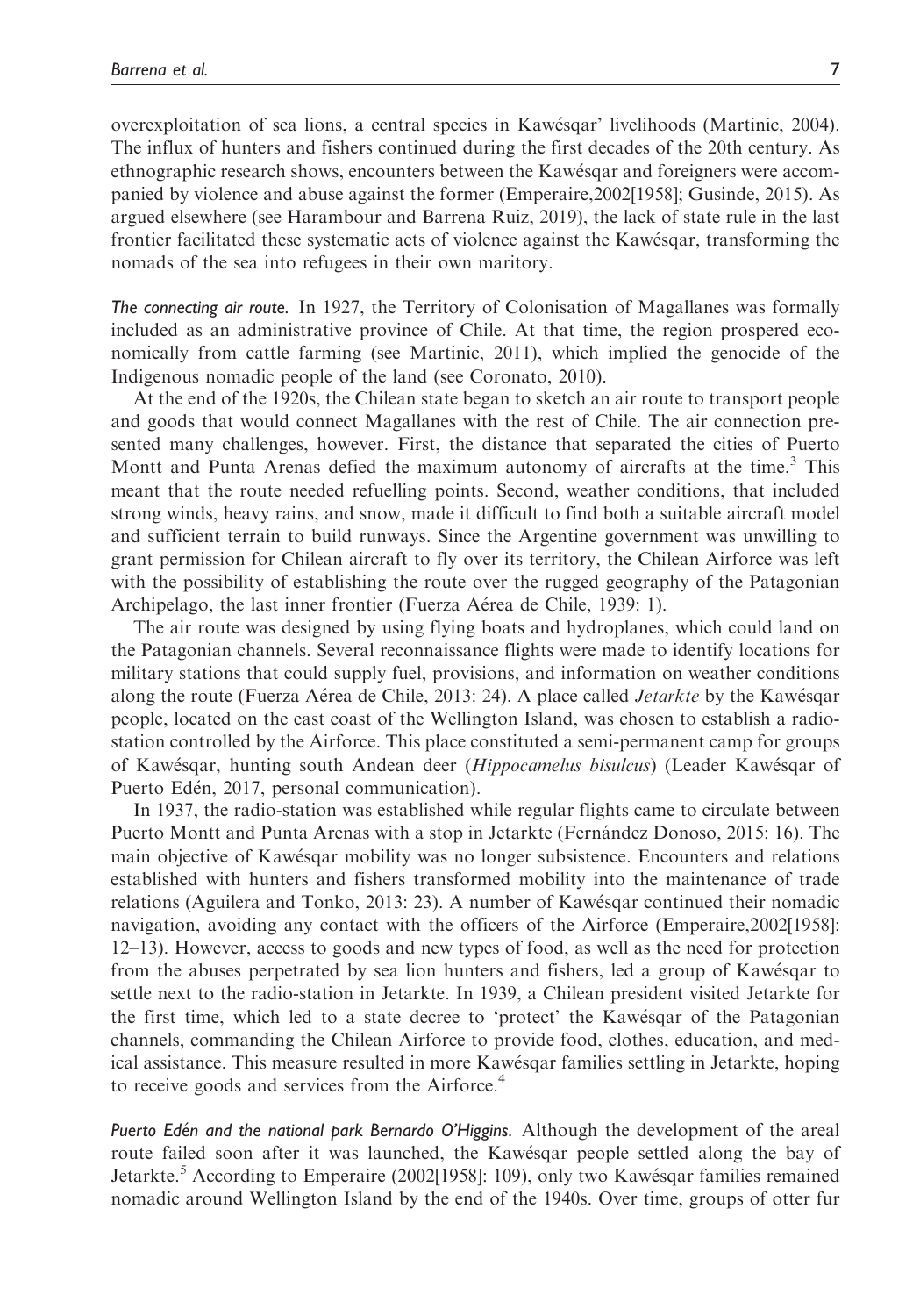traders and fishers also started to settle in other parts of Jetarkte bay (Aguilera and Tonko, 2011: 29).

By the middle of the 1960s, a report prepared by an official of the Fishery and Hunting Zonal Inspection for the regional government of Magallanes accounted for 43 Kawesqar living in eight houses in Jetarkte. The regional government decided to develop a plan that began to be known as *Operación Canales* (The Channels Operation), which contemplated the formal establishment of a permanent settlement to be added to the administrative organisation of the region. A site was chosen on a small peninsula that expanded south in the bay of Jetarkte, where eleven settlers were already established. The regional authorities decided to move the Kawésqar families of Jetarkte to the chosen site, building small houses for them in a specific sector of the new village. They built a school, a police station, and an administration office to 'register as Chileans the Kawesqar, who lacked nationality' (Martinic, 2004: 212). Operación Canales accelerated the process of cultural assimilation of the Kawésqar, who were forced to abandon their nomadic life at sea and remain sedentary on land.

The village of Puerto Eden was formally opened in an official ceremony on 18 February 1969. With this milestone, the responsibility of the Airforce for the Kawesqar was transferred to the Chilean Navy. The establishment of a Navy base in the old radio-station further affected the mobility of the Kawesqar. As a Kawesqar leader declared:

Each departure from Puerto Eden had to be announced to the marine authority, even if it was for a small trip to collect firewood elsewhere in the bay

The same year, the Chilean state claimed more than 1,760,000 ha of land and sea to create the National Park Bernardo O'Higgins, the largest protected area in Chile. Although the boundaries of the park enclosed Puerto Eden, in the decree of foundation it was not mentioned that people were living within the park (Ministerio de Agricultura de Chile, 1969).

In 1985, the area of the park doubled in size by including  $1,750,000$  ha.<sup>6</sup> This time, the decree that established the new boundaries mentioned the existence of 'the remains of the communities of the man of the channels (Alacalufes, etc...), which should be protected by all the possible means' (Ministerio de Bienes Nacionales, 1985: 1). However, four years later the Ministry of National Assets excluded Puerto Eden from the boundaries of the park, arguing that the local population had altered the natural environment in their need for firewood (Ministerio de Bienes Nacionales, 1989: 1).

The connecting air route and the establishment of protected areas enabled the inclusion of a frontier space into state control by the definition of territorial enclosures, encompassing people that were considered ungoverned and placeless. The immobilisation of the Kawesqar was thereby complete. The first phase of immobilisation was initiated by the state's gradual occupation of the region; the second phase led to the gradual enclosure and exclusion of the Kawesqar from their traditional maritory. Although Wellington Island was recognised as an important site for the Kawesqar, they were expelled from their nomadic life at sea by the definition of a new social order that imposed restrictions on their navigation. These restrictions were partly enforced through the demarcation of spatial boundaries to delimit the existence of new settlements and protected areas. However, as we show in the following sections, over time these same boundaries were also used by the Kawesqar to reclaim Indigenous maritorial space.

#### Remobilisation

Although excluded from the park boundaries, during the last decade the Kawesqar community of Puerto Eden has emerged as a relevant actor in the governance of Bernardo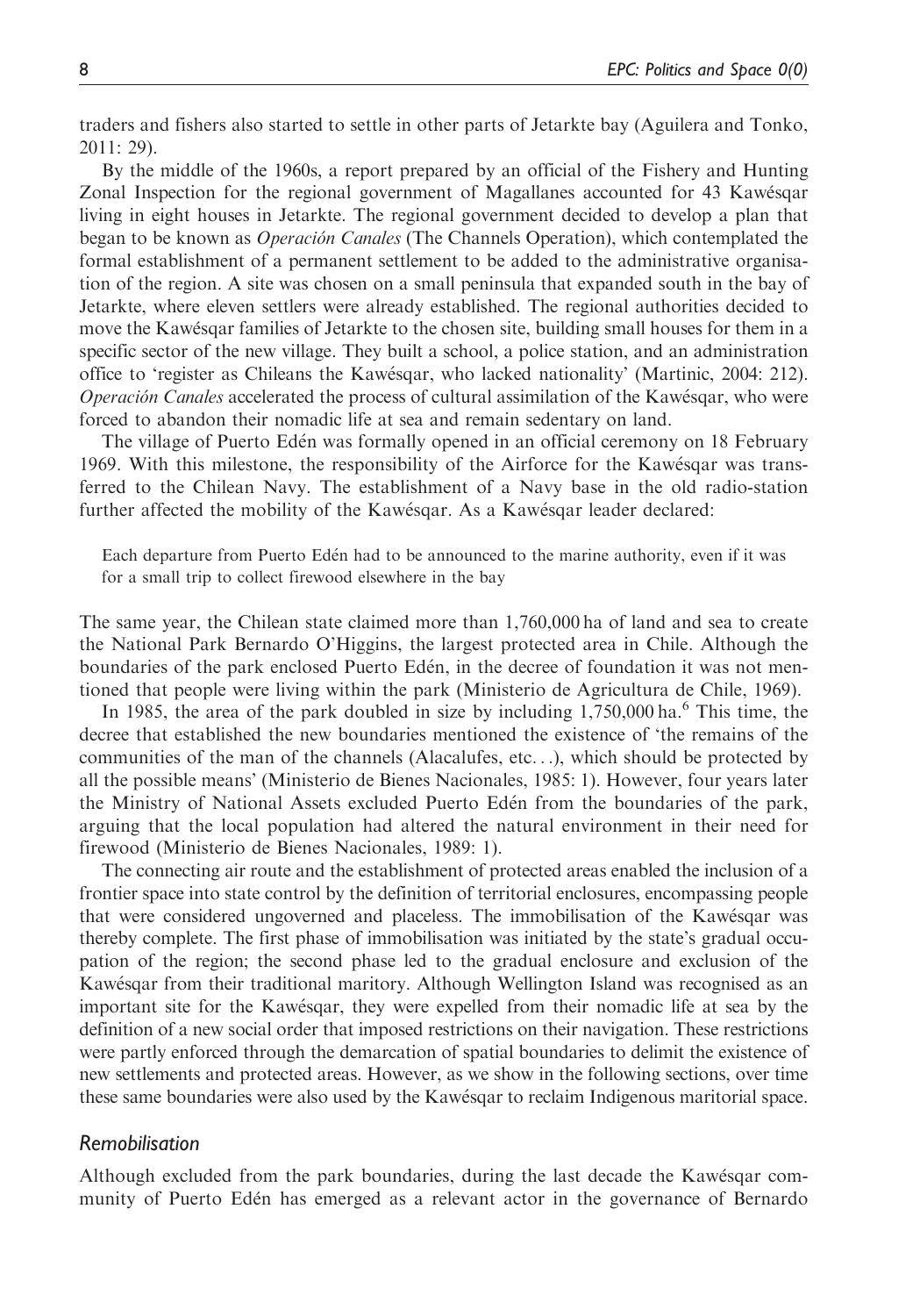O'Higgins. On the one hand, the boundaries of the park have brought restrictions on access and use of spaces and resources. As Juan Carlos Tonko, one of the leaders of the community of Puerto Edén, explained to the Comisión de Verdad Histórica y Nuevo Trato con los Pueblos Indígenas (Commission of Historical Truth and New Deal with the Indigenous People):

When the national parks were created, it was a sharp blow for the Kawésqar people. There were created: the treaties for the protection of the environment, the flora and the fauna, and in that context the Kawesqar people were unable to make use of the ancestral natural resources that existed in the area. (Bengoa, 2004: 603. Translated from Spanish by the authors)

More recently, however, the National Park Bernardo O'Higgins has also emerged as a means for the Kawesqar of Puerto Eden to make counter claims over both terrestrial and marine space. From 2009 to 2011, members of the community have actively participated in a project oriented to the Territorial Characterization of the National Park Bernardo O'Higgins (TCNPBO), which aimed to establish a baseline for natural and cultural resources, a zoning and a management plan, and a strategy to develop nature-based tourism in the park (Aravena et al., 2018: 51). Three members of the Kawesqar community of Puerto Eden, along with park rangers and scientists, travelled around Wellington Island to identify 16 historical sites of cultural relevance for the Kawesqar people (see Aguilera and Tonko, 2011). In stark contrast to the past, the Kawesqar people were as such enabled to remobilise through redefining park boundaries to better correspond to Kawesqar Wæs.

The results of that work highlighted the relevance of Kawesqar knowledge in identifying ecological and cultural aspects of the National Park Bernardo O'Higgins. Furthermore, leaders of the Kawésqar people of Puerto Edén have worked with CONAF on a strategy to co-manage the park. This goal has mobilised Kawesqar leaders to promote the integration of Indigenous community members in initiatives related to conservation, research and nature-based tourism.

In co-managing the park, the Kawesqar community of Puerto Eden has worked with the Inter-American Development Bank, CONAF and the University of Concepcion to establish a scientific station on the site of Jetarkte. This project includes the relocation of the Kawésqar community of Puerto Edén next to the scientific station - the same place they settled when the radio-station operated. Moreover, the project aims to integrate Indigenous and scientific knowledge to conduct research and tourism activities within the park (Hernández Salas, 2016).

In 2010, Kawesqar' claims regarding marine mobility and hunting were also recognised by the state. Based on international law and recommendations of the National Office of Indigenous Affairs, the Kawesqar community of Puerto Eden obtained the exclusive right to capture sea lions on the recognition that it corresponds with traditional Kawesqar subsistence practices (SUBPESCA, 2010). This was despite the existence of a national ban on hunting sea lions, which is considered vulnerable in the region of Magallanes. A specific quota on sea lions was established in an area that overlapped with most of the National Park Bernardo O'Higgins.

Using the national park as a natural setting, the Kawesqar community of Puerto Eden has built alliances with both public and private institutions and organisations to regain control over the Kawesqar Wæs. The legally recognised boundaries of the park have enabled them to partly reclaim their maritory, not only in terms of territorial rights over spaces and resources, but also rights over their mobility within this maritory.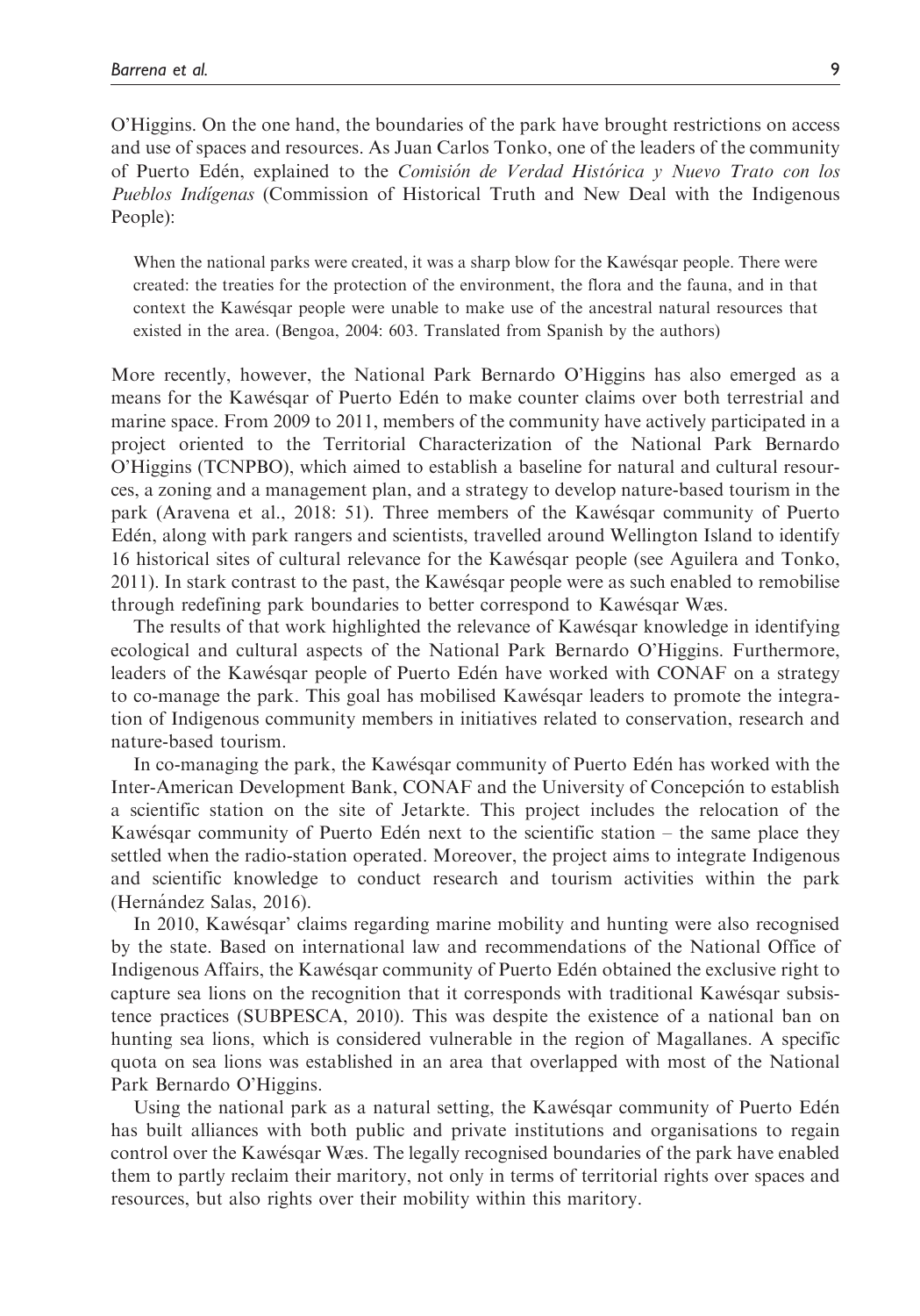

Figure 2. Spatial boundary formation in the Kawésqar Wæs. Figure 2. Spatial boundary formation in the Kawésqar Wæs.

B Aquaculture concessions in the ECMPO Kawésqar - Última Esperanza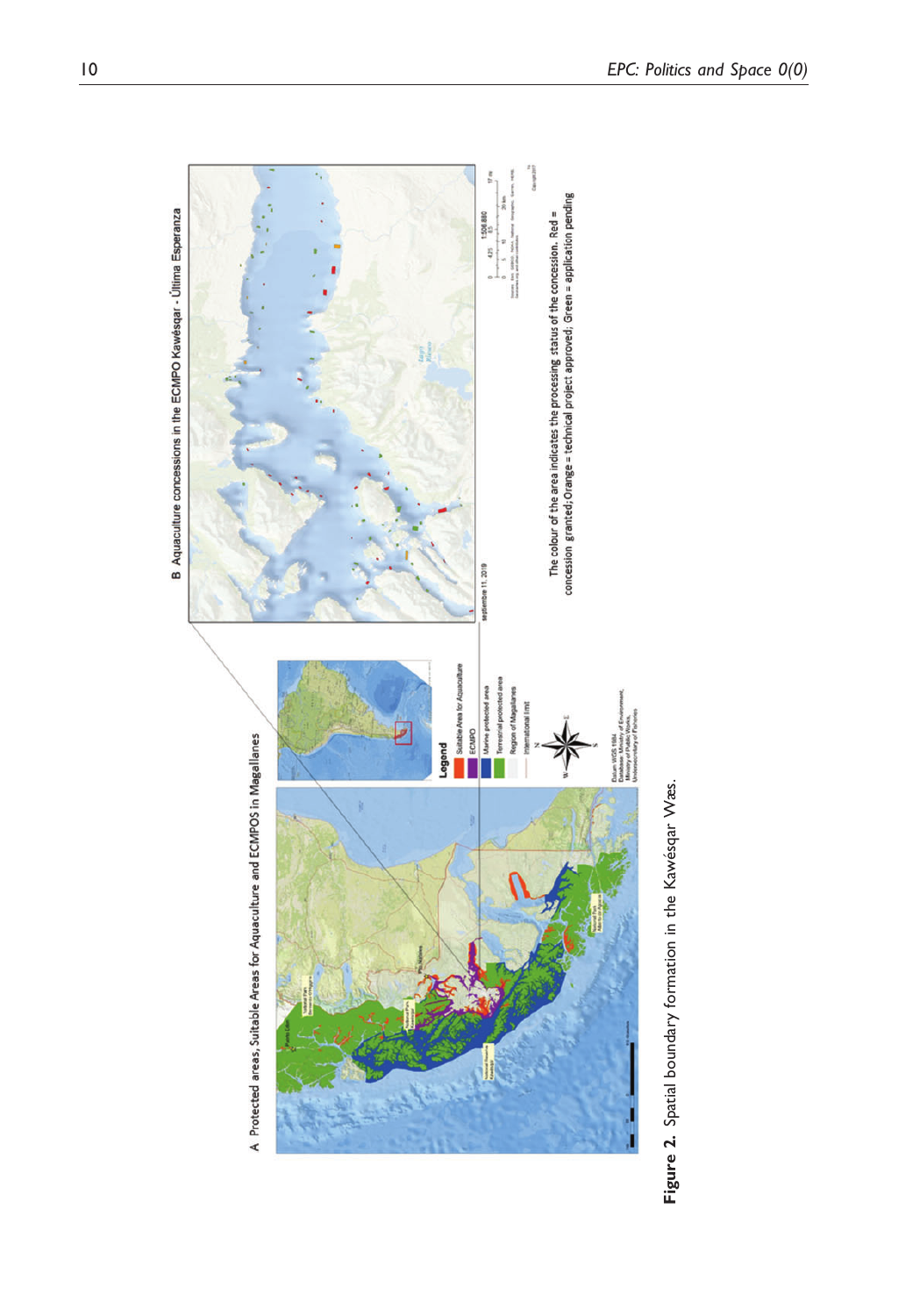However, the process of remobilisation has also lead to conflicts between various mobile practices at sea. The Kawesqar people have insisted that Chilean fishing law does not apply to Indigenous peoples of the sea. As one the Kawesqar leaders of Puerto Eden explained:

We proposed for the first time lin the context of the discussion of the fishing lawl the concept of the traditional fishers...we are not artisanal nor industrial nor historical fishers. We have been fishing for a long time. And according to the stories and myths that exist within the Kawesqar culture, it is quite clear that we were consuming the products that are now part of the market.

Nevertheless, Indigenous claims over fishing were not accepted by state authorities, who continued restricting their extraction of marine resources for subsistence and traditional uses. In order to address these issues, in 2013 the Kawesqar community of Puerto Eden hosted the Congress of Jetarkte, where they defined and declared the spatial boundaries of the Kawesqar Wæs for the first time. The Kawesqar community of Puerto Eden claimed that this declaration was needed to resist what they considered 'invasive projects' by the Chilean state. Leaders of the Kawesqar community of Puerto Eden were deeply concerned about a decision by the state to declare certain marine spaces within the park as  $\dot{A}$ reas Apropiadas para el ejercicio de la Acuicultura (AAA, Appropriate Areas for the exercise of Aquaculture). The expansion of aquaculture to the Patagonian channels is, however, not only a concern to the Kawesqar community of Puerto Eden. As we go on to explain, the development of aquaculture in Southern Patagonia also conflicts with spatial claims raised by both urban Kawesqar communities of Puerto Natales and protected areas created by the state. These new conflicts over marine space in turn led to further initiatives by the Kawesqar to not only claim space, but also to demobilise the 'invasive' aquaculture sector.

#### Demobilisation

Aquaculture in the national park Bernardo O'Higgins. In 2011, the Regional Government (GORE) defined the AAA for Magallanes. Aquaculture was identified as a central economic activity in the region's strategic development. Accordingly, 157 AAA were established in marine spaces of Magallanes region. The expansion of marine aquaculture, particularly salmon aquaculture, to the region of Magallanes, was driven by the social and ecological impacts produced by salmon farming in the northern regions of Patagonia (see Saavedra Gallo et al., 2016). Consequently, The Undersecretary of Fisheries and Aquaculture (SUBPESCA) decreed a moratorium on granting new concessions in northern Patagonia, leaving the region of Magallanes the only possibility for growth of the industry.

Aquaculture activities were prohibited in protected areas by the Fishing and Aquaculture Law ( $N^{\circ}$  18,892). However, the coastal zoning of Magallanes enabled several AAA within the boundaries of the National Park Bernardo O'Higgins and other protected areas of the region, such as the Forestry Reserve Alacalufes and the National Park Alberto de Agostini (GORE, 2011; Figure 2(a)). The establishment of AAA within the boundaries of Bernardo O'Higgins mobilised the Kawesqar community of Puerto Eden. They were aware of the social and environmental damage caused by salmon farming in the northern regions of Patagonia and, therefore, knew the risks involved in industry operating in the Patagonian Archipelago. CONAF and regional research centre CEQUA, along with members of the community, stressed the nonsense of a state policy that granted resources for nature conservation and, at the same time, enabled salmon aquaculture inside the perimeter of a protected area.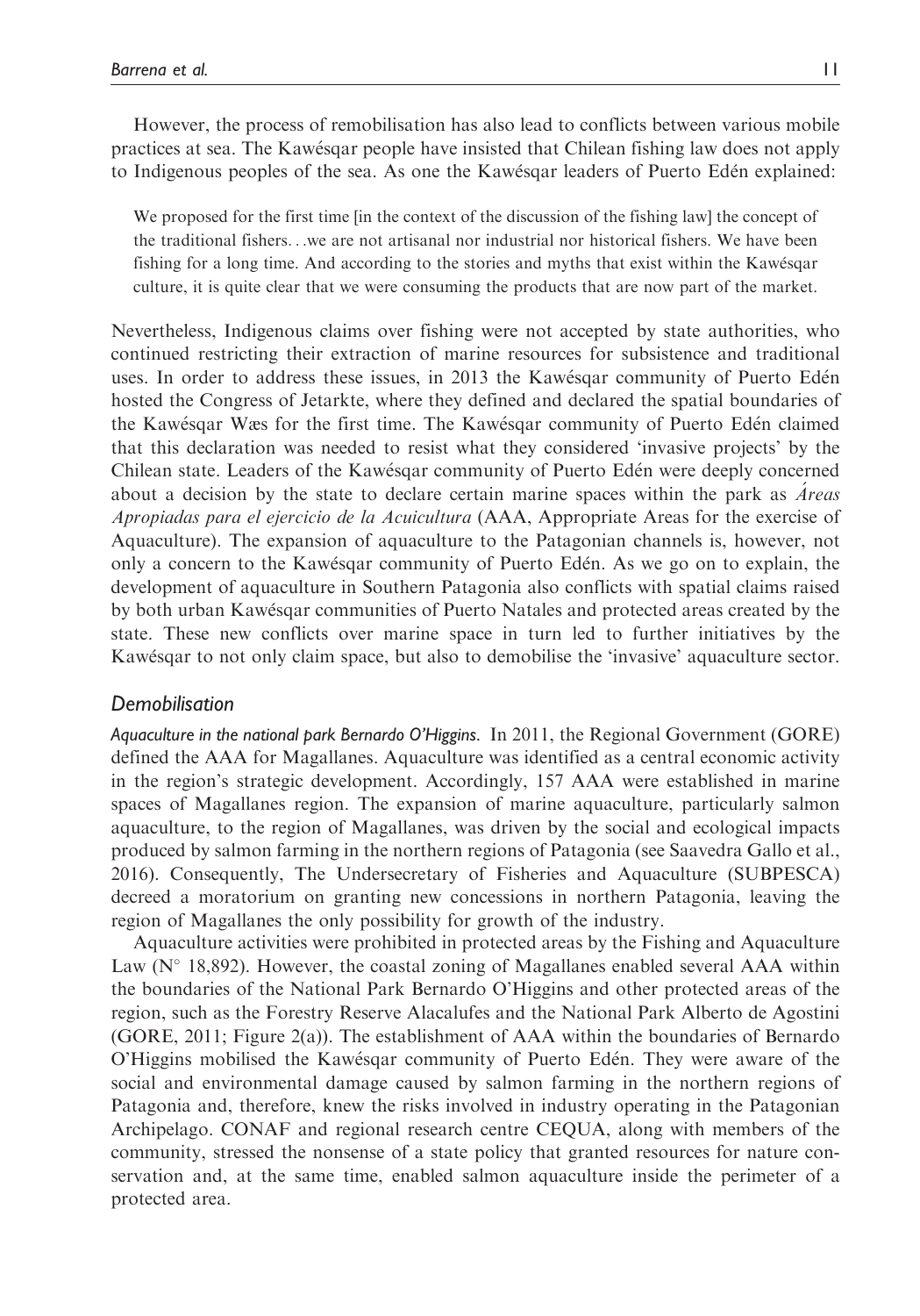Furthermore, findings from the TCNPBO project, were not taken into account in the approval of coastal zoning, even though the project revealed that some of the most vulnerable areas of the park were chosen for AAA. The operation of salmon concessions would threaten biodiversity, tourism opportunities and cultural heritage of the Kawesqar people (Aravena et al., 2018). Kawesqar community members in Puerto Eden looked for support in international law and agreements that safeguard Indigenous customary use of spaces and resources. This even mobilised the president of the Kawesqar community of Puerto Eden to share the community's concerns in the Permanent Forum of Indigenous Issues of the United Nations in New York in 2011.

The dispute became legal, with both the Kawesqar community and the salmon companies having support from different state offices. On the one hand, SUBPESCA in alliance with salmon companies advocated the establishment of AAA in protected areas of Magallanes, arguing that water spaces were not part of these protected areas when they were established; therefore, technically, the fjords and channels encircled by the boundaries of Bernardo O'Higgins Park were not protected. On the other hand, CONAF advocated the protection of marine space based on the environmental law  $(N^{\circ}19,300)$  of 1994. The dispute was finally settled by the *Contraloría General de la República*, a national autonomous state agency, which concluded that marine spaces were part of the park (Contraloría General de la Republica, 2013). This verdict triggered the relocation of established AAA in Bernardo O'Higgins, and in other protected areas that included water spaces within their perimeter.

Aquaculture in the national reserve Kawesqar. While the Fishing and Aquaculture Law excluded aquaculture activities within state protected areas as a norm, it did allow aquaculture in national reserves or forestry reserves (see Ministerio de Agricultura de Chile, 2002).

In 2017, SUBPESCA proposed 14 new sites for AAA in Magallanes, all located within the boundaries of the Forestry Reserve Alacalufes. Showing the sedentary rationality of the state, the National Commission of Indigenous Development (CONADI) stated that no Indigenous communities existed in the area. Nevertheless, the ratification of ILO Convention 169 by Chile in 2009 obligated the state to carry out a process of consultation with affected Indigenous communities.<sup>7</sup> However, only three of 12 Kawésqar communities of Magallanes were included in the consultation. Mediated by SUBPESCA, those communities signed an agreement with the association of salmon farmers of Magallanes establishing different ways in which salmon companies would compensate for the operation of the industry in the Forestry Reserve Alacalufes, including job opportunities, training, and scholarships for children (SUBPESCA, 2017). Four other Kawesqar communities of Puerto Natales, who were not part of the consultation, formed the *Comunidades* Kawésqar por la Defensa del Mar (CKDM, Kawésqar Communities for the Defence of the Sea) in opposition to salmon farming.

In parallel, the Chilean government negotiated with private conservationists the creation of the Red de Parques de la Patagonia (Network of Parks of Patagonia), which included the donation of both public and private land to create new national parks, and the expansion and upgrading of already existing protected areas. Most notably, the Red de Parques de la Patagonia contemplated upgrading the Forestry Reserve Alacalufes to a national park which would forbid any new aquaculture concessions in any waters under its protection.

This time, the state called all the Kawesqar communities of Magallanes to a process of consultation. However, beforehand, the Council of Ministries for Sustainability<sup>8</sup> decided that the new park should include terrestrial spaces only, opposing the wishes of the CKDM to protect both marine and terrestrial spaces within the future national park, which they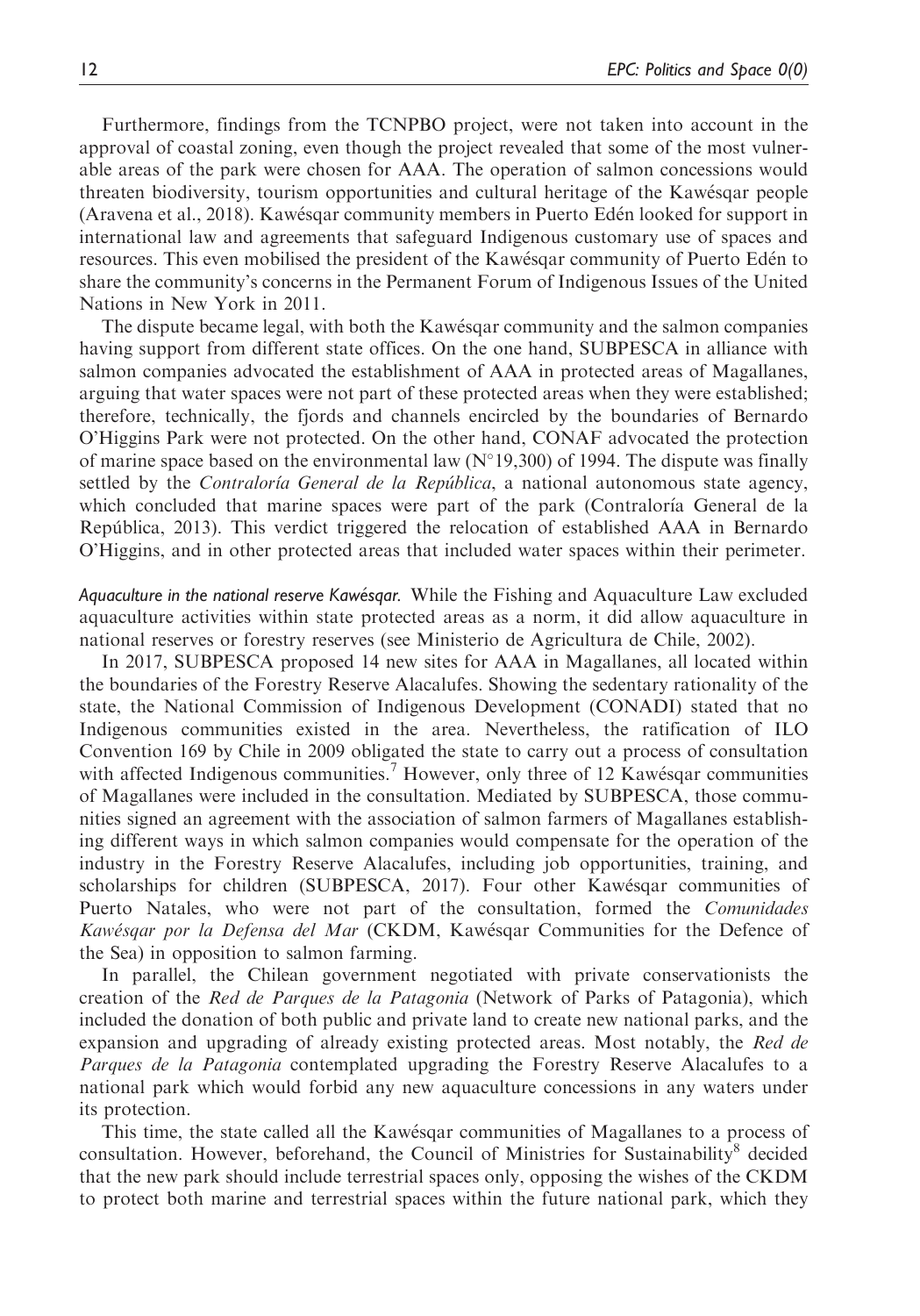proposed to call 'Kawesqar'. Leticia Caro, one of the leaders of the CKDM, then said in a radio interview:

When this news comes that part of the territory is going to become a national park, and we were glad for that, we went to the Indigenous consultation and we learned that there was a decision on the part of the Ministers of Sustainability [...]. We consider that this is an abusive measure that directly violates our rights as a canoeing people, because that would allow the salmon industry to expand within our territory

During the subsequent process of consultation, the CKDM tried to protect their maritory by using different state institutional instruments. They first advocated for the creation of Marine and Coastal Protected Areas for Multiple Uses (AMCP-MU), a form of marine enclosure that allows for economic development and social activities with low impact on the environment. After the state blocked this initiative the community As Wal La Lep applied to SUBPESCA for the administration over 319,342 ha of Espacios Costeros Marinos Pueblos Originarios (ECMPO, Coastal Marine Spaces for Indigenous People). Supported by Indigenous Law, such enclosures are aimed to safeguard Indigenous customary practices in marine areas claimed as ancestral spaces. In February 2018, a second application for an ECMPO of 275,571 ha was submitted by other Kawesqar communities grouped within the CKDM. One month before, the state had decided to promulgate the creation of the National Park Kawesqar on land, and the National Reserve Kawesqar at the sea, which included marine spaces of the former Forestry Reserve Alacalufes (Ministerio de Bienes Nacionales, 2019). The state made its decision to enable the expansion of salmon farming in Magallanes, while showing – apparently deceptively – that it granted protection to marine spaces claimed by urban Kawésqar communities.

Although the creation of the National Reserve Kawesqar enabled the establishment of salmon concessions, the law established that once the claims for ECMPOs were entered, and until a final resolution was made by the marine authorities, any other claims regarding access and use of marine spaces would be denied. However, contradicting the law SUBPESCA granted new concessions after an application for a third ECMPO was submitted by the Kawesqar communities of Puerto Natales (see Figure 2(b)). The Kawesqar then presented a legal claim to the Supreme Court, which later ordered SUBPESCA to remove those same salmon concessions. Included in the Courts ruling was an embargo on new requests for aquaculture concessions during the review process for the establishment of ECMPOs throughout the region.

In sum, the Kawesqar community of Puerto Eden and the CKDM used different forms of spatial enclosures created by the state to demobilise the establishment of salmon aquaculture in their maritory. In doing so, the Kawesqar gained greater control over spaces and movements over what they deemed invasive activities. Somewhat paradoxically, the Kawes are were able to employ these spatial instruments of the Chilean state to counter the further internal territorialisation of the Patagonian Channels by the Chilean state.

#### Governing marine space through boundaries and mobilities

Our findings demonstrate the different ways in which immobilisation, remobilisation and demobilisation contribute to a better understanding of broader processes of territorialisation, counter-territorialisation and governance of the maritory.

Our first observation is that an Indigenous (or any other) maritory is not a taken-forgranted physical space 'out there'. It is instead a lived cultural and socio-natural space that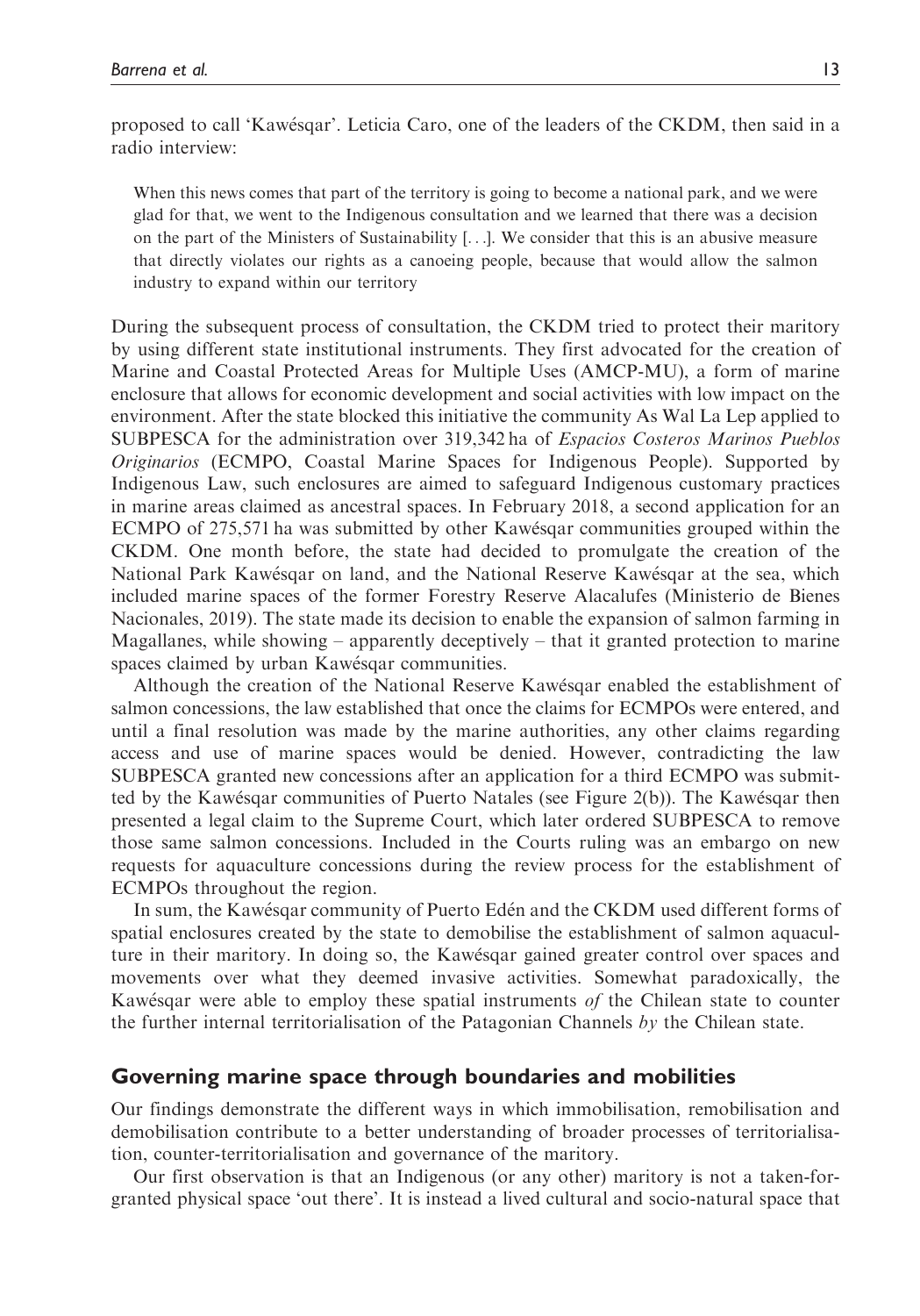is constantly produced and reproduced through social relations, meanings, and mobility practices (Gray, 2018). A maritory is as such a political space that not only demarcates the materiality of the sea, but also includes and excludes social actors and relations that transcend terrestrial/marine boundaries and mobilities (Elden, 2007). Furthermore, the case of the Kawesqar Wæs shows how the construction of governable territories relates air connectivity and dispossessing marine mobility. The latter implication contributes to thinking of territories and maritories as volumes, with three dimensions, rather than areas, with merely two dimensions. This perspective of space is especially relevant in the case of the sea, where a vertical geopolitics of space can better explain resource control processes (see Elden, 2013).

Second, we have built on other observations that spatial claims and boundary formation by the Chilean state have been used to create governable territories that enable capital expansion and the dispossession of pre-existing (Indigenous) groups (Raycraft, 2019; Serje de la Ossa, 2017). The village of Puerto Eden, and the national parks Bernardo O'Higgins and Kawesqar, represent cases of internal territorialisation of, and by, the Chilean state. However, our findings also show that the Chilean state has not been able to exert absolute control over nature and people, and these peripheral marine territories. Through the three processes of immobilisation, remobilisation and demobilisation, we demonstrate how the spatial boundaries and mobilities represent changing social relations of power and control between the state, the Kawesqar, and the private (aquaculture) sector over terrestrial and marine territories.

Third, we argue that the processes of remobilisation and demobilisation challenge assumptions that Indigenous communities are powerless when confronting the state (Lestrelin, 2011). While the Kawesqar were initially immobilised through the internal territorialisation of marine spaces and resources encompassed by their maritory, they have subsequently been able to remobilise and, through instruments of the state, regain control over their maritory by demobilising the encroachment of new forms of capital investment. Building on Stephen and Menon (2016), these observations demonstrate how Indigenous people can exploit fluid (i.e. unclear, moving and contested) understandings of marine space to reassert maritorial claims.

We recognise that these observations may be less relevant when territorialisation has led to the outright eviction of Indigenous people or where state sponsored violence has led Indigenous people to escape state borders (Scott, 2010). Nevertheless, the case of the Kawesqar does show how Indigenous groups are able to contest their exclusion from and movement across traditional marine spaces by exerting their agency *through* instruments of state territorialisation. These observations are also not unique (see also MacKay et al., 2014). For example, Satiza´bal and Batterbury (2018) show how Afro-descendant communities of the Pacific Coast of Colombia were also able to regain control over their maritory through, rather than in opposition to, the creation of a state-led Marine Protected Area.

Fourth, our findings indicate that counter-territorialisation through remobilisation and demobilisation can also lead to division and conflict within Indigenous groups. The urban Kawesqar communities of Puerto Natales and Punta Arenas do not represent a unilateral front to the expansion of salmon farming and protected areas in their maritory. Some of the communities have been willing to negotiate with salmon companies, while others have stood in strong opposition to salmon concessions, mobilising broader sectors of local, regional and national society for the defence of their maritory. Similar divisions also exist within the state administration; as illustrated by the different positions taken by CONAF and SUBPESCA on conservation and the development of aquaculture in National Parks. These alliances and divisions highlight the contradictions of territorialisation through both conservation and extractive projects by the state and private companies. On the one hand both projects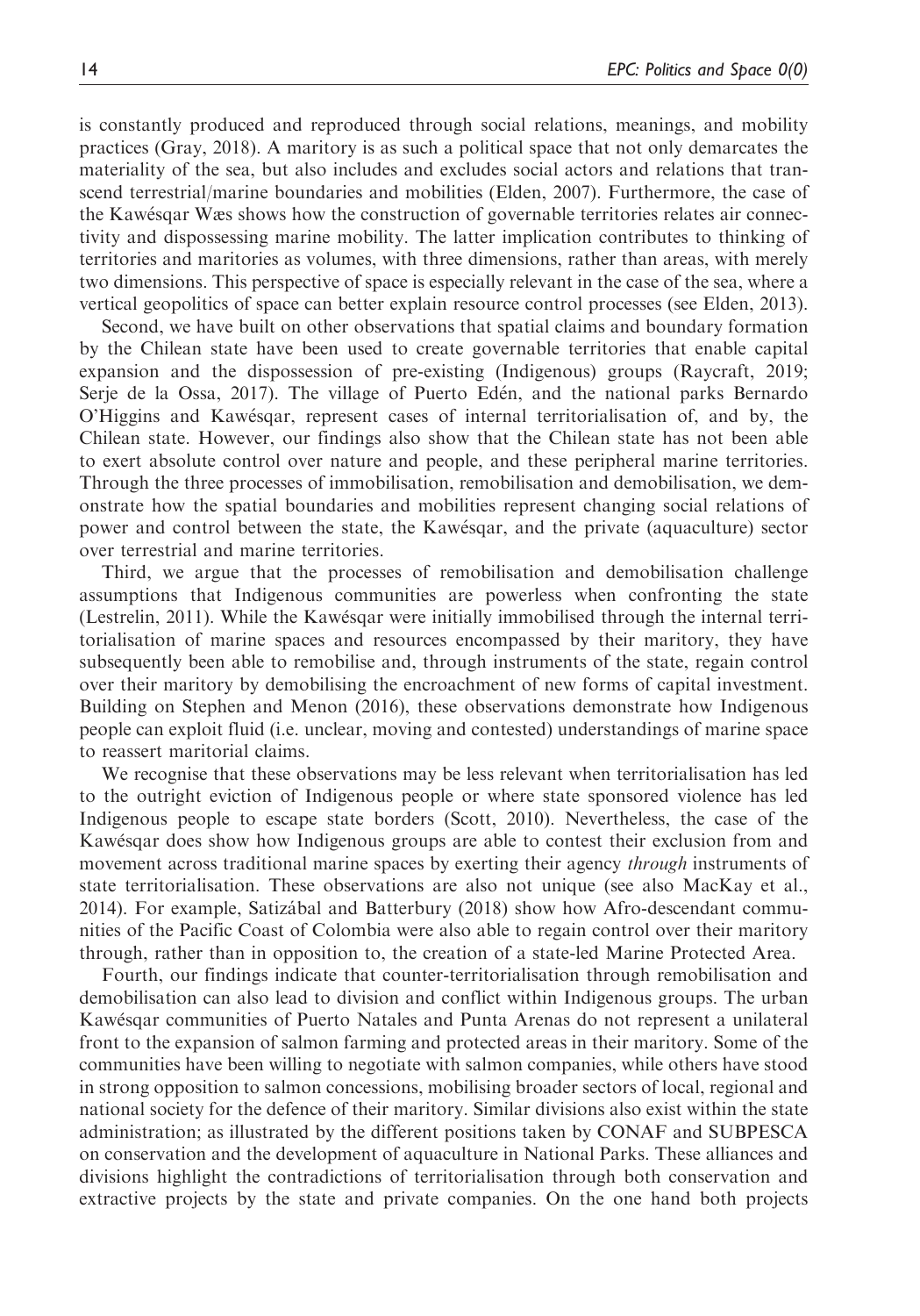contribute to the dispossession of Indigenous and local groups, but on the other hand, they enable opportunities for remobilisation and demobilisation.

Together these four observations hold consequences for how the relationship between Indigenous people and the state can be 'reset' to advance Indigenous governance over their maritory and mobility (see Tebrakunna Country and Lee, 2019). To enable Indigenous governance over marine territories, the state has to move beyond its fixed rationality of space and recognise the continuum of land and sea practiced by nomadic groups. By recognising this continuum, policy makers can open up to new forms of marine policy that recognises the (collaborative and/or conflictive) effects of Indigenous mobility on, and in response to, 'mobile others' enabled by the state (e.g. tourism, science or, in the case of the Kawesqar, aquaculture). Examples of such approaches include the joint administration of protected areas by Indigenous people and the state, or the designation of marine enclosures exclusive for customary uses (see Tritsch et al., 2015). Doing so can be a first step to redefining the ability of Indigenous people to regain access and control over marine and coastal spaces (Foley and Mather, 2019).

## Conclusion

The case of the Kawesqar contributes to the literature on territorialisation in two ways. First, it extends a large body of scholarship that has focused almost exclusively on the establishment and maintenance of spatial boundaries in terrestrial environments, by opening up to new questions on the territorialisation of marine spaces, the mobility of people of the sea, and the continuum between land and sea. Second, it opens up new questions on the intersection of territorialisation and mobility that goes beyond 'access' and 'exclusion', by exploring not only how mobility can be constrained, but also how the (im)mobility of some becomes a means of politicising and acting upon the (im)mobility of others.

By examining processes of immobilisation, remobilisation, and demobilisation we identify how Indigenous people are able to challenge and even regain partial control over their maritory from the state by using spatial instruments of the state. By adopting this spatial and political strategy, Indigenous peoples run the risk of adapting their spatial claims to the terms imposed by the states, but it is at the same time a way to enable Indigenous claims to be considered in defining legally recognised boundaries, as well as recognising Indigenous mobility within and across these boundaries. We demonstrate that when empowered by these mobility sensitive boundaries, Indigenous people have the potential to exert influence over the mobilities of sectors that also use the state to make their own maritorial claims.

Understanding the intersection between territorialisation and mobility also opens up the possibility for marginalised Indigenous groups to regain control over land, water, resources and cultures by enacting spatial boundaries and mobilities to challenge processes of territorial or maritorial dispossession. Focusing on both spatial boundaries and mobilities can contribute to orient marine policy regarding the use of spaces and resources to be more sensitive to Indigenous mobility and livelihoods. To meet this objective it is key to recognise the rights of Indigenous peoples to govern their territories, maritories, and mobilities.

#### Acknowledgements

The authors thank Luc Dinnissen and Ximena Vergara for their collaboration with Figures 1 and 2, respectively. They also thank the three anonymous reviewers who with their comments contributed significantly to improving the article.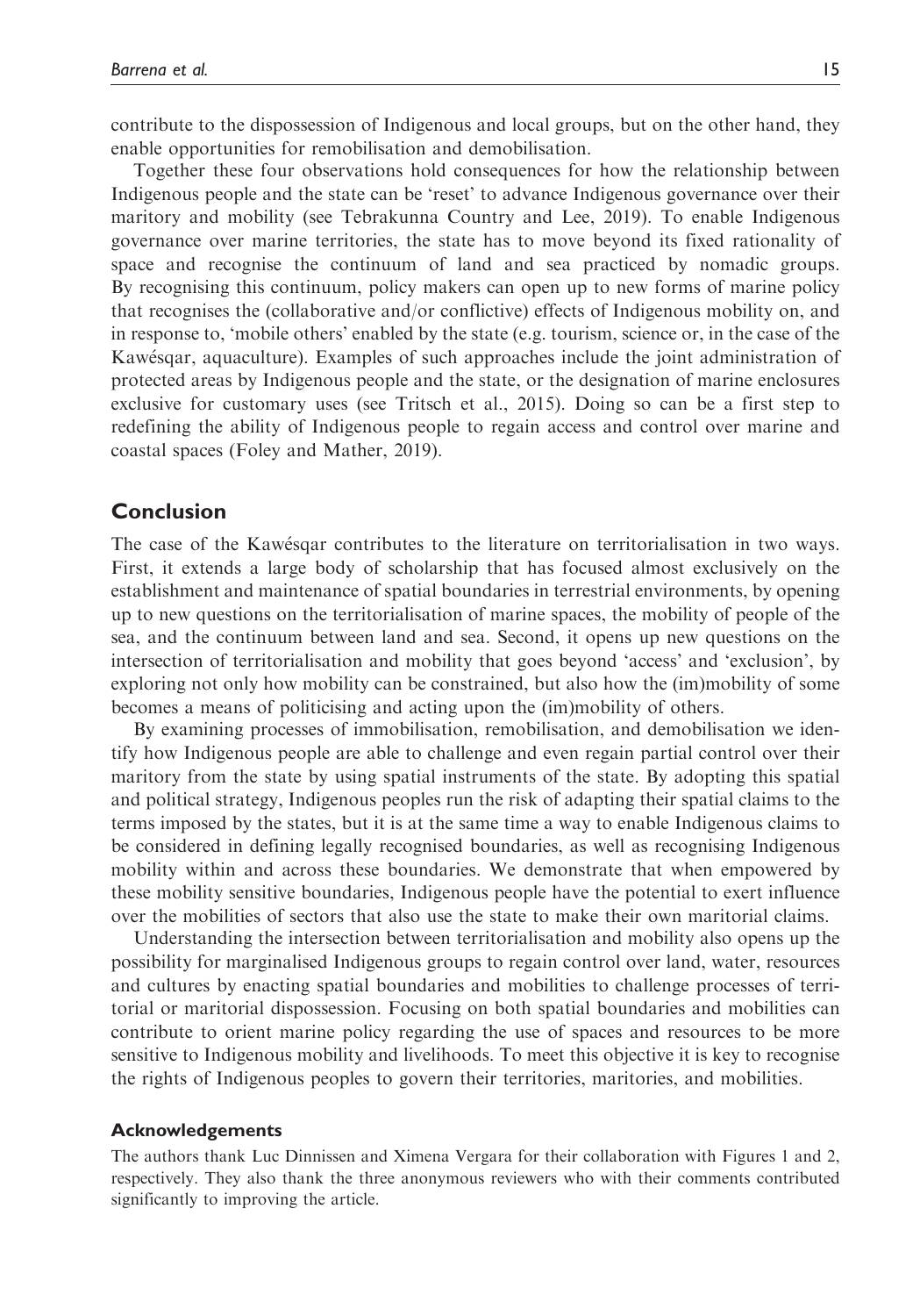## Declaration of conflicting interests

The author(s) declared no potential conflicts of interest with respect to the research, authorship, and/ or publication of this article.

## Funding

The author(s) disclosed receipt of the following financial support for the research, authorship, and/or publication of this article: The authors would like to thank the financial support of Chilean National Commission for Scientific and Technological Research (CONICYT), through its Programs FONDAP, Project N°15150003, and Becas Chile.

# ORCID iD

Jose Barrena **b** <https://orcid.org/0000-0001-7908-0872>

## **Notes**

- 1. The Kawesqar Wæs is the ancestral space of the Kawesqar people. It includes both terrestrial and marine areas located from the Gulf of Penas in the north, to the Strait of Magellan in the south.
- 2. Indigenous communities are recognised by the Chilean state as actors with whom to negotiate with on Indigenous matters. The structure of the Indigenous communities follows the classical structure of social organisations in Chile, which contemplates an assembly, a board of directors and a president. This structure ignores the diverse forms of organisation that Indigenous groups maintain, as well as the ways they choose their traditional leaders and authorities.
- 3. John Alcock and Arthur Brown made the first non-stop transatlantic flight in June 1919 covering a distance of around 3000 km (see [www.aviation-history.com/airmen/alcock.htm\)](http://www.aviation-history.com/airmen/alcock.htm).
- 4. Historical and field data show that several Kawesqar of Puerto Eden were forced to enrol in the Chilean Airforce. The most well-known case is that of the Kawesqar man renamed by the Airforce officials as Lautaro Edén Wellington (see López Torres, 2011).
- 5. In June 1937 one of the amphibious aircraft Sikorsky disappeared during flight and another was damaged as a result of a complicated water landing. These events contributed to turn the eyesight of the state to shipping (see Fernández Donoso, 2015).
- 6. Part of the area belonging to the Forestry Reserve Alacalufes, which was created in 1969 the same year of the establishment of the National Park Bernardo O'Higgins. Aguilera and Tonko (2013) explain that the term Alacalufe comes from *Alihoolip*, a term used by the captain of HMS Beagle, Robert Fitzroy, to name the Kawesqar. In turn, Alihoolip would come from the Kawesqar words halí  $ku(\rho)$  halíp, which means down, or down here. This was, the authors argue, the 'natural shout of the one who from his/her boat on the sea, is situated lower than the rail of a ship, shouting up to call the attention of those above him/her, to bartering or asking for something' (22).
- 7. The Indigenous and Tribal Peoples Convention 169 of the International Labour Organisation states in its sixth article that government shall 'consult the [Indigenous] peoples concerned [...] whenever consideration is being given to legislative or administrative measures which may affect them directly'.
- 8. This Council is led by the Ministry of Environment and integrated by the Ministries of Agriculture, Finance, Health, Economy, Energy, Housing and Urbanism, Transport and Telecommunications, Mining, and Planning. Among its tasks, is to propose to the president the establishment of protected areas.

## **References**

- Aguilera O (1976) Jetarkte (Puerto Edén), último reducto de los alacalufes. Revista Marina 95(714): 513–525.
- Aguilera O and Tonko J (2011) Guía Etnogeográfica Del Parque Nacional Bernardo O'Higgins. Punta Arenas, Chile: La Prensa Austral.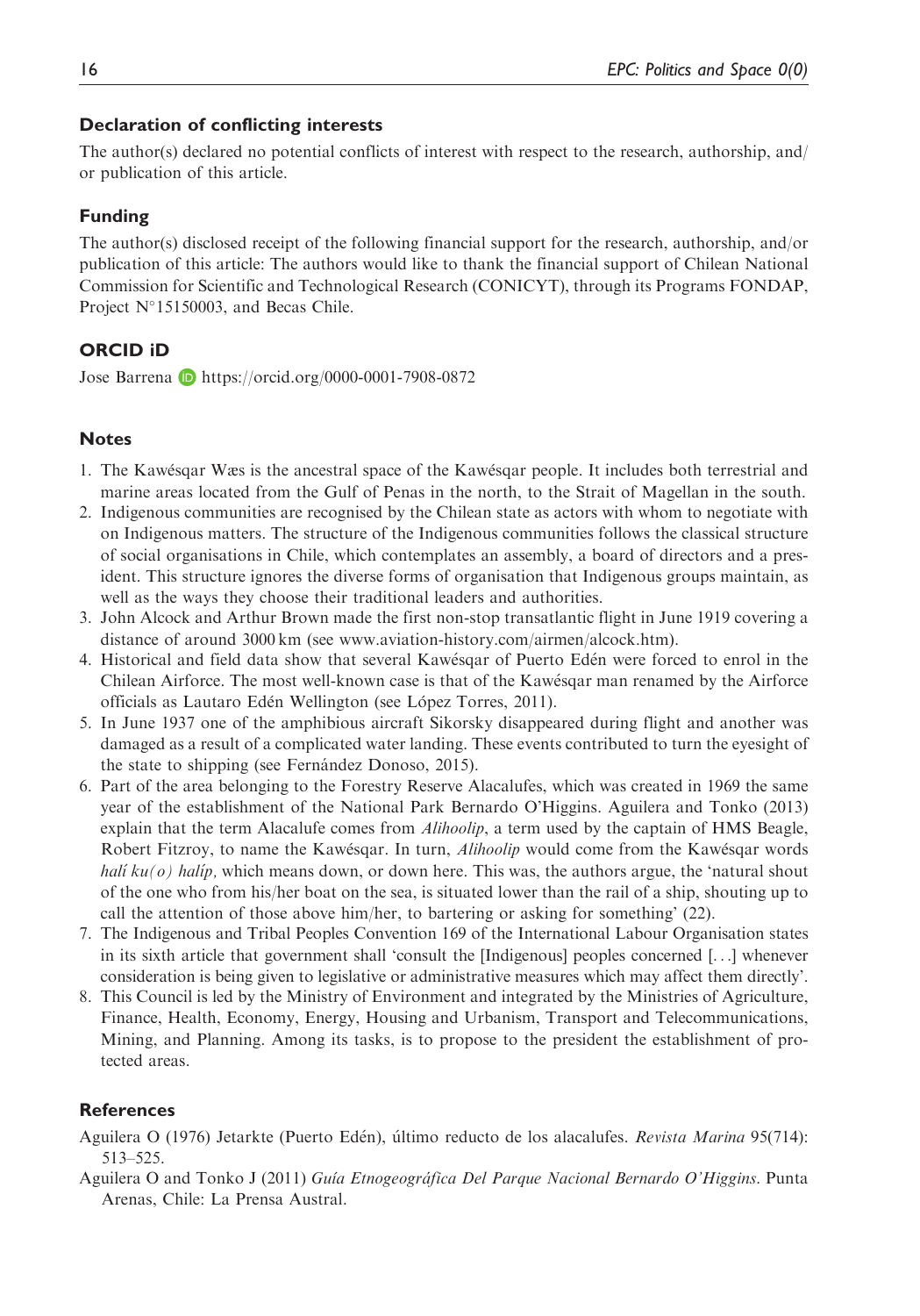- Aguilera O and Tonko J (2013) Relatos de viaje Kawésgar. Nómadas canoeros de la Patagonia Occidental. Temuco, Chile: Ofqui Editores E.I.R.L.
- Aliaga F (1984) La Mision Salesiana en la Isla Dawson (1889–1911) . Santiago, Chile: Don Bosco.
- Álvarez R, Ther-Ríos F, Skewes J C, et al. (2019) Reflexiones sobre el concepto de maritorio y su relevancia Para los estudios de chiloé contemporáneo. Revista Austral de Ciencias Sociales 36(36): 115–126.
- Aravena JC, Vela-Ruiz G, Torres J, et al. (2018) Parque nacional bernardo o'Higgins/territorio kawésqar wæs: Conservación y gestión en un territorio ancestral. Magallania (Punta Arenas) 46(1): 49–63.
- Ban NC and Frid A (2018) Indigenous peoples' rights and marine protected areas. Marine Policy 87: 180–185.
- Barfield T (2020) Nomads and states in comparative perspective. In: Levin J. (eds) Nomad-State Relationships in International Relations. Cham, Switzerland: Palgrave Macmillan.
- Bear C (2013) Assembling the sea: materiality, movement and regulatory practices in the cardigan Bay scallop fishery. Cultural Geographies 20(1): 21-41.
- Bengoa J (2004) La Memoria Olvidada. Historia de Los Pueblos Indıgenas de Chile. Cuadernos Bicentenario Presidencia de la República. Santiago, Chile: Publicaciones del Bicentenario.
- Contraloría General de la República (2013) Dictamen 38429. Santiago, Chile: Contraloría General de la República.
- Coronato FR (2010) El rol de la ganaderıa ovina en la construccion del territorio de la Patagonia. Doctoral Thesis, AgroParisTech, France.
- Cresswell T (2010) Towards a politics of mobility. Environment and Planning D: Society and Space 28(1): 17–31.
- Elden S (2007) Governmentality, calculation, territory. Environment and Planning D: Society and Space 25(3): 562–580.
- Elden S (2013) Secure the volume: Vertical geopolitics and the depth of power. Political Geography 34: 35–51.
- Emperaire J (2002 [1958]) Los Nómades Del Mar. Santiago, Chile: LOM.
- Fernández Donoso A (2015) La Aviación en Última Esperanza. Serie de la Aviación Regional Tomo  $N^{\circ}$ 5. Santiago, Chile: Publicación de la Dirección General de Aeronáutica Civil de Chile.
- Foley P and Mather C (2019) Ocean grabbing, terraqueous territoriality and social development. Territory, Politics, Governance 7(3): 297–315.
- Fratkin E (1994) Pastoral land tenure in Kenya: Maasai, Samburu, Boran, and Rendille Experiences 1950–1990. Nomadic Peoples 34/35: 55–68.
- Fuerza Aérea de Chile (1939) Sobre adquisiones material de vuelo línea aérea Puerto Montt-Magallanes. In: Meeting minutes of the Air Council, Santiago, Chile, 20 February.
- Fuerza Aerea de Chile (2013) Consolidando las rutas australes. Fuerza Aerea de Chile 72(259): 24–25.
- GORE (Gobierno Regional Magallanes y Antártica Chilena) (2011) Memoria y propuesta de zonificación del borde costero provincia de Última Esperanza. Gobierno Regional Magallanes y Antártica Chilena, January.
- Gray NJ (2018) Charted waters? Tracking the production of conservation territories on the high seas. International Social Science Journal 68(229–230): 257–272.
- Gusinde M (2015) Expedición a la Tierra del Fuego. Santiago, Chile: Editorial Universitaria.
- Hansen S and Rennecker J (2010) Getting on the same page: Collective hermeneutics in a systems development team. Information and Organization 20(1): 44–63.
- Harambour A and Barrena Ruiz J (2019) Barbarie o justicia en la patagonia occidental: las violencias coloniales en el ocaso del pueblo kawesqar, finales del siglo XIX e inicios del siglo XX. Historia Crítica 71(71): 25–48.
- Hernández Salas CR (2016) Estimación de la demanda de la estación científica de jetarkte. In: Parque Nacional Bernardo O'Higgins. Documento de Trabajo Taller de Expertos, Universidad de Concepcion, Chile, 14–15 January.
- Hoogervorst TG (2012) Ethnicity and aquatic lifestyles: exploring southeast Asia's past and present seascapes. Water History 4(3): 245-265.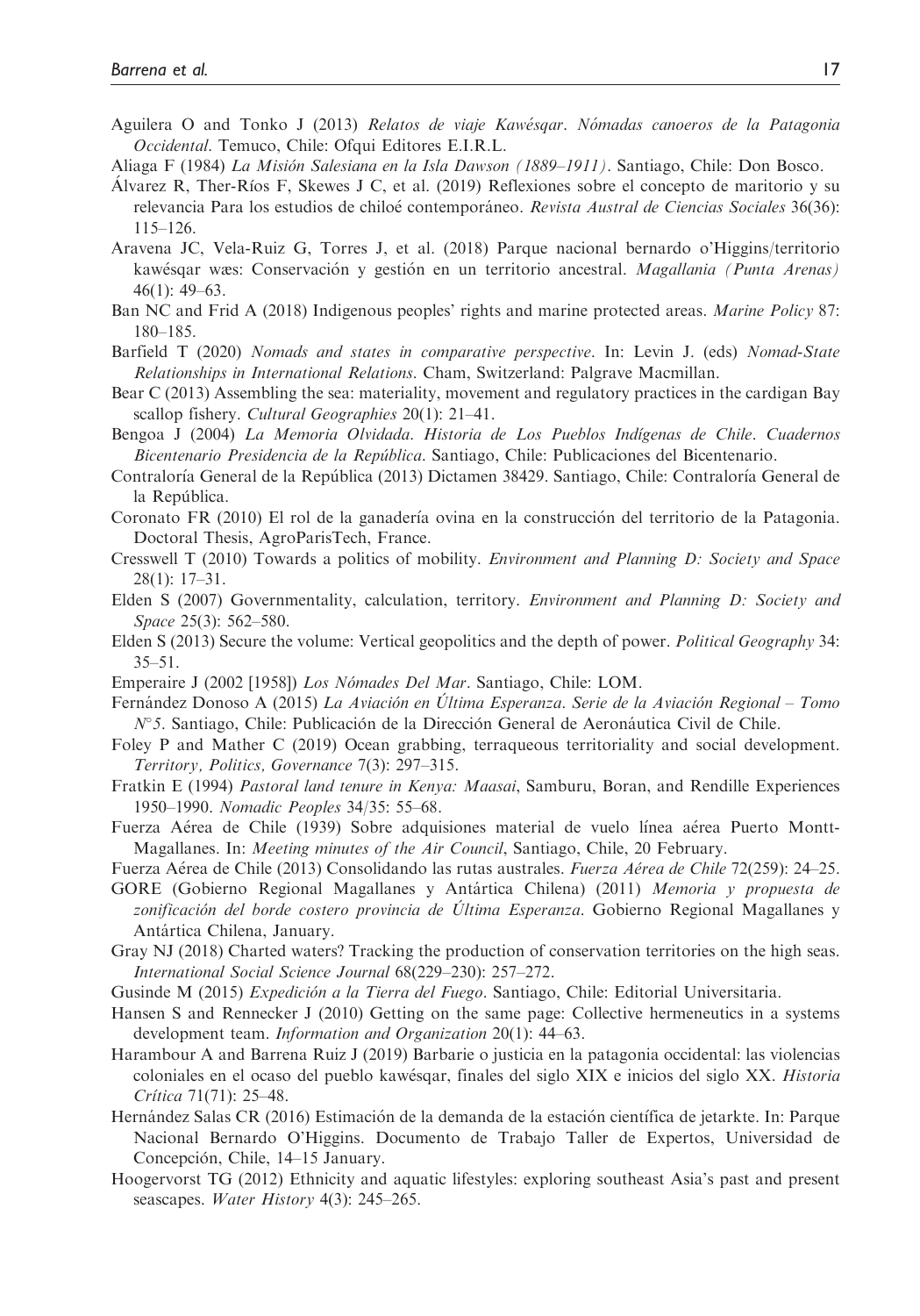- James I, Andershed B, Gustavsson B, et al. (2010) Emotional knowing in nursing practice: in the encounter between life and death. International Journal of Qualitative Studies on Health and Well-Being 5(2): 5367.
- Legoupil D and Sellier P (2004) La sepultura de la cueva ayayema (isla Madre De Dios, archipielagos occidentales de patagonia). Magallania 32: 115–124.
- Lestrelin G (2011) Rethinking state-ethnic minority relations in laos: Internal resettlement, land reform and counter-territorialisation. Political Geography 30(6): 311–319.
- Levin J (2020) Nomad-State Relationships in International Relations: Before and After Borders. New York, NY: Springer International Publishing.
- López Torres L (2011) Sacramentos e identidad en la última canoa. Travesía de un kaweskar al borde del mapa. Revista Chilena de Literatura 80(80): 185–202.
- MacKay J, Levin J, de Carvalho G, et al. (2014) Before and after borders: the nomadic challenge to sovereign territoriality. International Politics 51(1): 101-123.
- Martinic M (2004) Archipiélago Patagónico. La Última Frontera. Punta Arenas, Chile: Ediciones de la Universidad de Magallanes.
- Martinic M (2011) Recordando a un imperio pastoril: La Sociedad Explotadora de Tierra del Fuego (1893–1973). Magallania 39(1): 5–32.
- Maximano Castillejo A (2017) From virtual survey to real prospection: Kawesqar mobility in the Fuego-Patagonia seascape across terrestrial passages. Quaternary International 435: 114–127.
- Meir A, Israel AB, Roded B, et al. (2019) Taming the road, tamed by the road: Sense of road as place among indigenous bedouin in an ethnic frontier in Israel. *Mobilities* 14(2): 250–266.
- Meyer C (2001) A case in case study methodology. Field Methods 13(4): 329–352.
- Ministerio de Agricultura de Chile (1969) Decreto 264. Santiago, Chile: Biblioteca del Congreso Nacional de Chile.
- Ministerio de Agricultura de Chile (2002) Modifica el artículo 158 de la ley. nº 18.892., General de Pesca y Acuicultura, Excluyendo a Las Zonas Marıtimas Del Sistema de Areas Silvestres Protegidas Del Estado. Santiago, Chile: Biblioteca del Congreso Nacional de Chile.
- Ministerio de Bienes Nacionales (1985) Decreto 135. Santiago, Chile: Biblioteca del Congreso Nacional de Chile.
- Ministerio de Bienes Nacionales (1989) Decreto 392. Santiago, Chile: Biblioteca del Congreso Nacional de Chile.
- Ministerio de Bienes Nacionales (2019) Decreto 6. Santiago, Chile: Biblioteca del Congreso Nacional de Chile.
- Mitchell JC (1983) Case and situation analysis. The Sociological Review 31(2): 187–211.
- Molitor M (2001) Sobre la hermenéutica colectiva. Revista Austral de Ciencias Sociales 5(5): 3-14.
- Newing H (2009) Unpicking 'community' in community conservation: Implications of changing settlement patters and individual mobility for the Tamshiyacu Tahuayo communal reserve, Peru. In: Alexiades M (eds) Mobility and Migration in Indigenous Amazonia: Contemporary Ethnoecological Perspectives. Environmental Anthropology and Ethnobiology, 11. Oxford, UK: Berghahn Books, pp. 97–114.
- Rasmussen MB and Lund C (2018) Reconfiguring frontier spaces: The territorialization of resource control. World Development 101: 388–399.
- Raycraft J (2019) Circumscribing communities: Marine conservation and territorialisation in southeastern Tanzania. Geoforum 100: 128–143.
- Retaillé D (2013) From nomadic to mobile space: A theoretical experiment (1976–2012) In: Miggelbrink J, Habeck JO, Mazzullo, et al. (eds) Nomadic and Indigenous Spaces Productions and Cognitions. Surrey, UK: Ashgate, pp. 56–75.
- Saavedra Gallo G, Mardones Leiva K and Torres Zamora MP (2016) La esquizofrenia del desarrollo: Un análisis semántico-discursivo de las relaciones entre salmonicultura y pesca artesanal en el suraustral de Chile. CUHSO Cultura – Hombre – Sociedad 26(2): 71–105.
- Sack R (1983) Human territoriality: A theory. Annals of the Association of American Geographers 73(1): 55–74.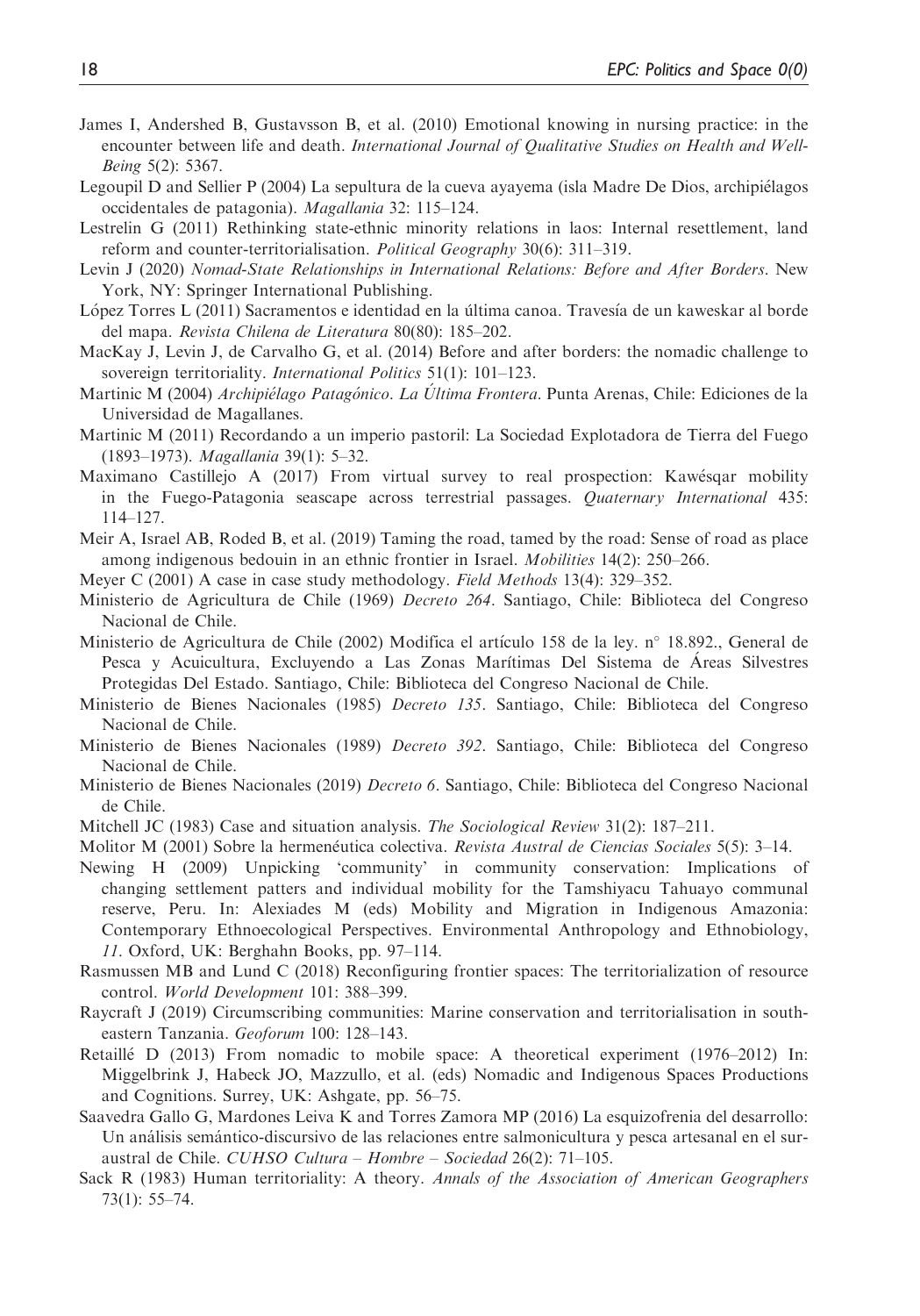- Satizábal P and Batterbury SPJ (2018) Fluid geographies: Marine territorialisation and the scaling up of local aquatic epistemologies on the pacific Coast of Colombia. Transactions of the Institute of British Geographers 43(1): 61–78.
- Scott J (2010) The art of not being governed: An Anarchist History of Upland Southeast Asia. New Haven, CT & London, UK: Yale University Press.
- Serje de la Ossa M (2017) Fronteras y periferias en la historia del capitalismo: el caso de america latina. Revista de Geografía Norte Grande 66(66): 33-48.
- Steinberg PE (2013) Of other seas: Metaphors and materialities in maritime regions. Atlantic Studies 10(2): 156–169.
- Steinberg PE (2018) The ocean as frontier. International Social Science Journal 68(229–230): 237–240.
- Steinberg PE and Peters K (2015) Wet ontologies, fluid spaces: Giving depth to volume through oceanic thinking. Environment and Planning D: Society and Space 33(2): 247–264.
- Stephen J and Menon A (2016) Fluid territories: Rethinking state territorialisation in palk. Norsk Geografisk Tidsskrift – Norwegian Journal of Geography 70(5): 263–276.
- SUBPESCA (Subsecretarıa de Pesca y Acuicultura) (2010) Decreto 622 Exento. Santiago, Chile: Biblioteca del Congreso Nacional de Chile.
- SUBPESCA (Subsecretaría de Pesca y Acuicultura) (2017) Propuesta de nuevos sitios de áreas apropiadas para el ejercicio de la acuicultura (A.A.A.) en la XIIa Region de Magallanes y de la Antártica Chilena. Informe técnico (D.AC) n° 877/2017, Chile.
- Tebrakunna Country and Lee E (2019) Reset the relationship: Decolonizing government to increase indigenous benefit. Cultural Geographies 26(4): 415–434.
- Tritsch I, Marmoex C, Davy D, et al. (2015) Towards a revival of Indigenous mobility in French Guiana? Contemporary transformations of the Wayapi and Teko territories. Bulletin of Latin American Research 34(1): 19–34.
- Vandergeest P and Peluso N (1995) Territorialisation and state power in Thailand. Theory and Society 24(3): 385–426.
- Van Houtum H and Van Naerssen T (2002) Bordering, ordering and othering. Tijdschrift Voor Economische en Sociale Geografie 93(2): 125–136.

**José Barrena** is a PhD candidate at Environmental Policy Group of Wageningen University in the Netherlands, where he develops a research project focused on the links between local and global mobilities and the establishment of protected areas in Chilean Southern Patagonia. He is also an assistant professor at the Department of Natural Science and Technology of the Aysen University in Chile, as well as an associate researcher at the Center for Dynamics of High Latitude Marine Ecosystems (IDEAL), and at the Center of Environmental Studies of Universidad Austral de Chile. His current research interests are in the fields of environmental governance, nature conservation, nature-based tourism and maritime mobilities. https://www.wur.nl/en/Persons/Jose-JA-Jose-Barrena-Ruiz.htm

Alberto Harambour is an associate professor at Universidad Austral de Chile, researcher at the Centro FONDAP de Investigación Dinámica de Ecosistemas Marinos de Altas Latitudes, and PI of the Fondecyt Project 1181386, State and Market in the Frontiers of Civilization. Transnational Histories of Postcolonial Colonialism in South America. His latests publications are Soberanías Fronterizas. Estados y capital en la colonización de Patagonia (Argentina y Chile, 1830-1922) (Valdivia: Ediciones de la Universidad Austral de Chile, 2019) and, with Jose Barrena, "Barbarie o justicia en la Patagonia occidental: las violencias coloniales en el ocaso del pueblo kawesqar, finales del siglo XIX e inicios del siglo XX", Historia Crítica 71 (enero-marzo), 25–48.